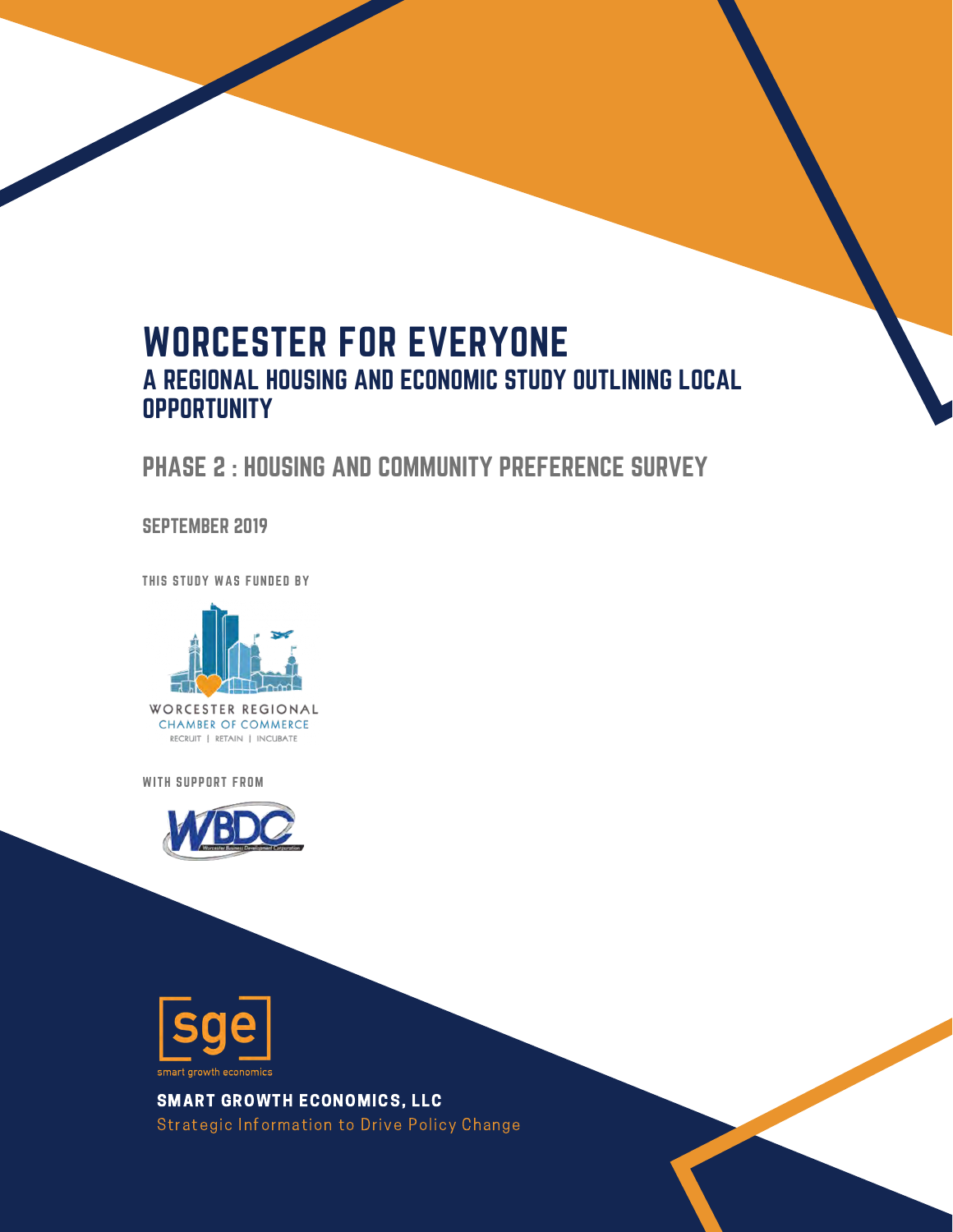



12

### 0<sup>2</sup> Executive Summary

### **0 G** General Profile of Survey Respondents

### Findings

- 1. Worcester wants walkable mixed-use neighborhoods
- 2. Worcester wants no-frills housing
- 3. Commuters' preferences indicate the need for diverse housing options in Worcester and an opportunity to reduce congestion
- 4. Employees are interested in employer-assisted housing programs
- 5. Worcester residents want a welcoming and attractive downtown with cultural events and experiences

# 33 Conclusion



### **Methodology**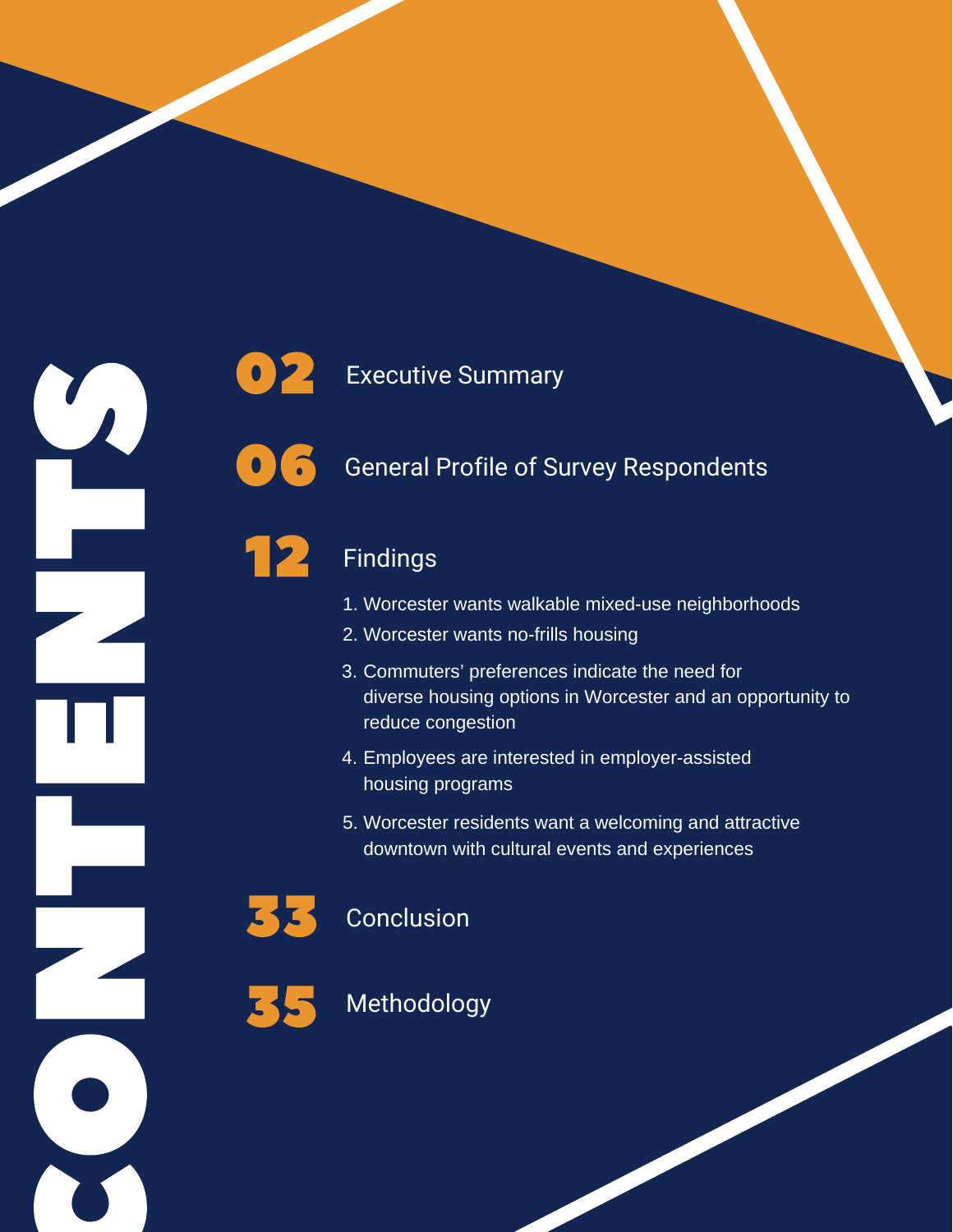### EXECUTIVE SUMMARY

Worcester must build more housing at diverse and attainable price points to maintain its current economic momentum. To support innovative developers and policymakers and find effective housing solutions, this Phase II report presents the concerns and preferences of Worcester's commuting employees and residents regarding housing, neighborhoods, and community. The 2019 Worcesterwide survey, commissioned by the Worcester Regional Chamber of Commerce, asked questions about the types of homes renters and owners seek, what features are most important in a neighborhood, if employees are interested in employerbased housing incentives, and what those groups would like to see in downtown Worcester.

According to the survey, Worcester residents want to live in safe and walkable neighborhoods with a mix of businesses, restaurants, offices, and grocery stores. Open spaces and public parks were also highly desired, as were quality public schools. There is demand for an 18-hour downtown that is well-maintained and vibrant, with cultural festivals and family events.

More than half of Worcester's population are renters. When compared to the city's homeowners and commuting employees, renters are the most dissatisfied with their current housing situation. Their greatest source of dissatisfaction is that they cannot afford to buy a home and that the shortage of rental housing is leading to higher rents. More than half of occupied rental units are structurally deficient or overcrowded – yet most renters have no other option. As of 2017, there are at least 650 fewer rental units available than the number demanded and the problem has only increased since then.

Whether they want to buy a home or continue to rent, three-quarters of surveyed renters want no-frills housing. The most popular "amenity" chosen from a list of options was an attainable price, although renters and potential home buyers also chose inunit washer and dryers, off-street parking, and a secured lobby among their top desires. There was relatively little interest among renters and potential home buyers for units with high-end finishes such as balconies, stone countertops, designer fixtures,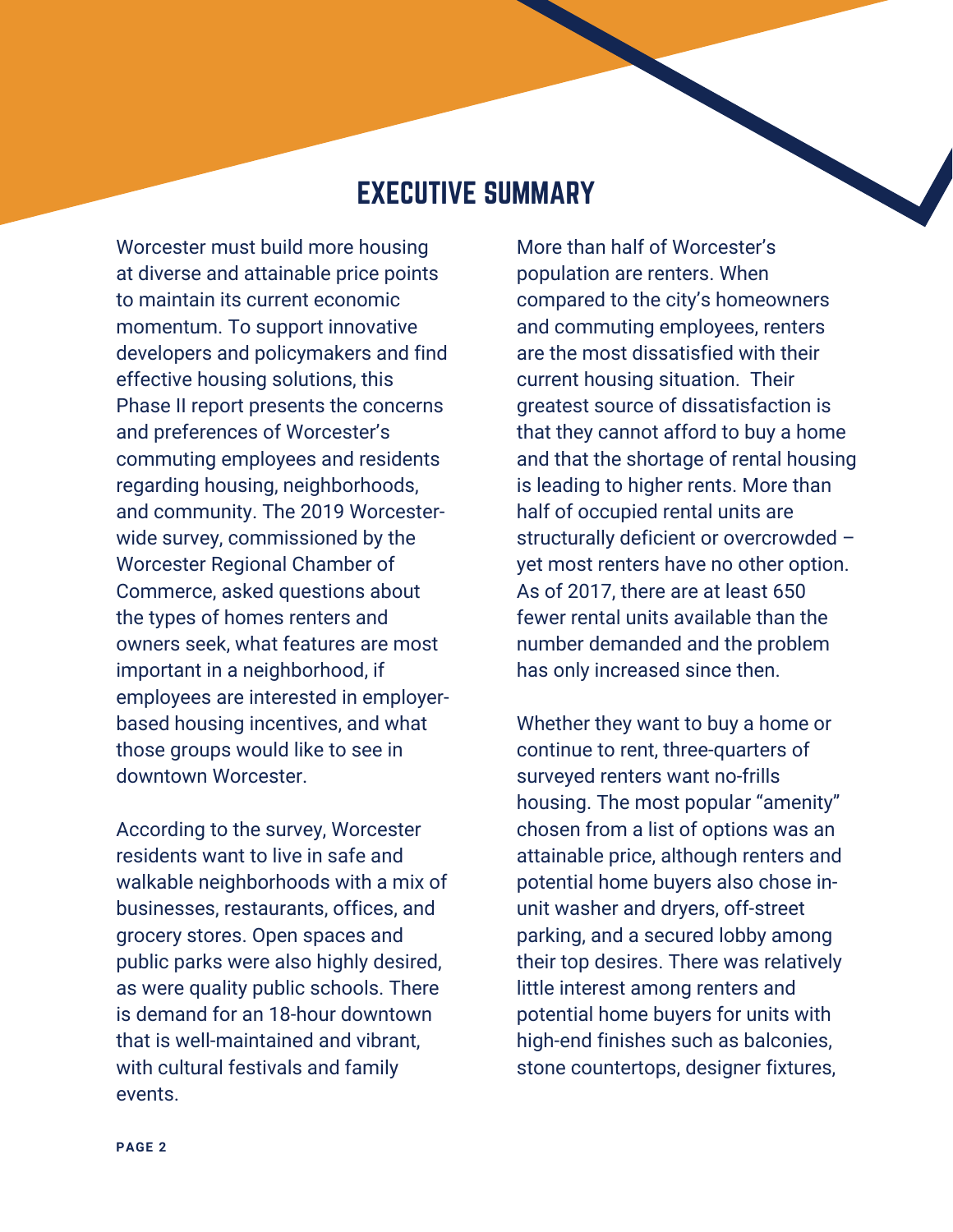or in-building amenities like fitness centers or dog washing rooms.

A combination of policies and market forces are necessary to create housing at an attainable market rate. While subsidies may be necessary for extremely low-income households, they represent only one tool to address Massachusetts' complex housing crisis. With limited taxpayer-funded resources available, market-based solutions are vital to create scalable solutions.

Phase I of this study presented best practices in home design to lower construction costs and make marketrate homes attainable – including innovative construction methods, eschewing elaborate or expensive flourishes, and offering only the amenities desired by Worcester's workforce. With off-site production methods, either individual components or modules, are built remotely in a factory then transported to the desired location and assembled on-site. The reduction in build time, economies of scale, and less required labor can result in significant savings. Reports from University of California, Berkeley, and McKinsey & Company estimate up to 20 percent savings in construction costs from off-site housing production.

Building simpler no-frills homes reflects local market demand and based on conversations with local developers this approach can lower building costs by

roughly \$25,000. As discussed in the Phase I report, communities such as Philadelphia have successfully reduced construction costs for simple starter homes through no-frills customer centric industrial design of homes. The median home value in Worcester is roughly \$250,000 which means building to local tastes can save as much as 10 percent on home construction costs.

Reducing minimum parking standards also helps lower the cost of construction. According to a 2019 report by the Harvard Joint Center for Housing Studies, zoning and regulatory reforms by local governments can reduce the construction cost of housing. The development of housing in urban cores can be stifled by imposing suburban-level parking requirements onto denser, less cardependent areas. A 2010 UC Berkeley study found modern residential parking requirements hindered redevelopment of buildings constructed before the rise of ubiquitous car ownership. Because these buildings cannot easily be retrofitted to accommodate modern parking standards, they often remain vacant.

As a post-industrial city, Worcester has a significant number of such older properties that could be rehabilitated into housing. The City of Worcester's - Commercial Corridors Overlay District ordinance with its 2014 update adds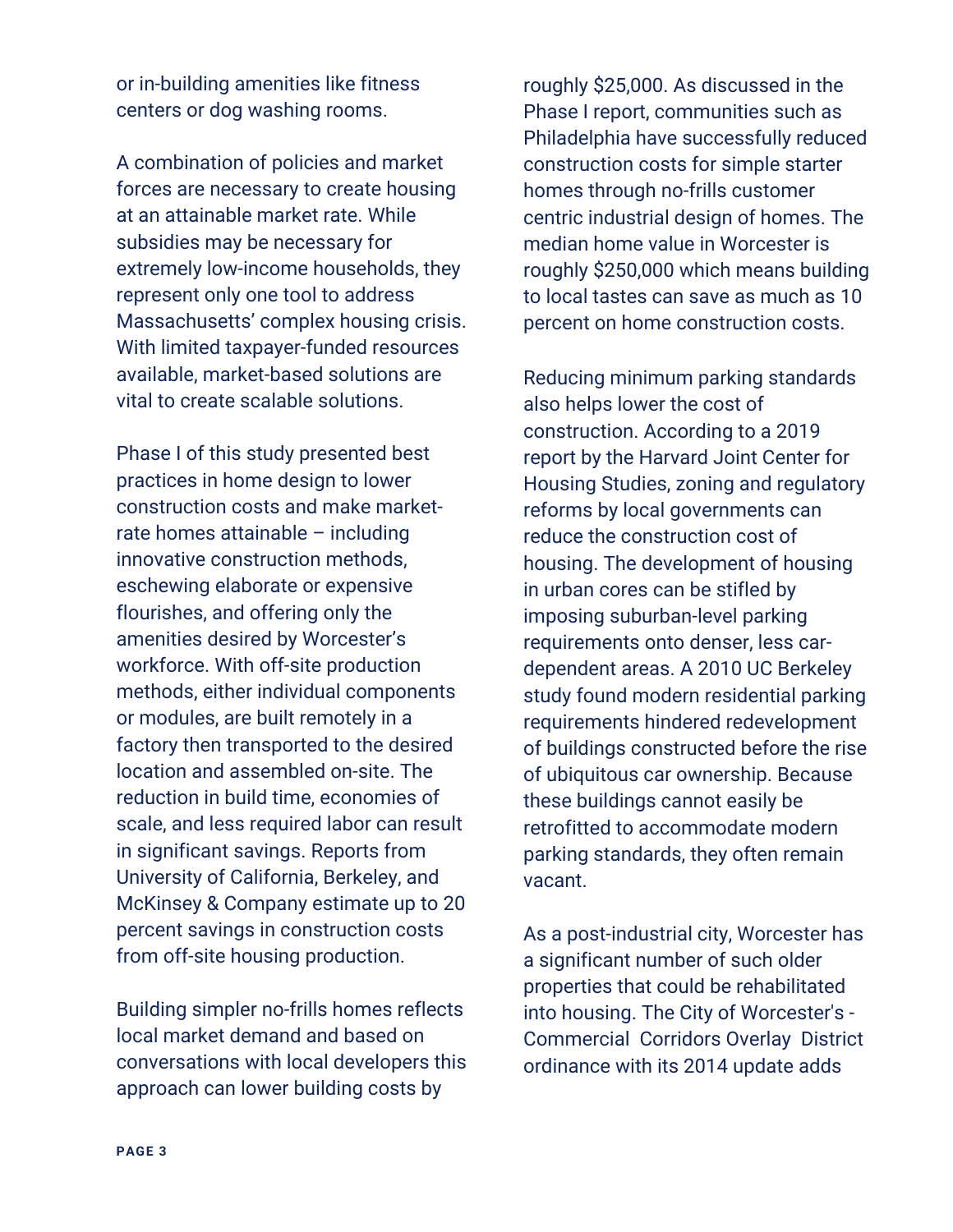flexibility to parking requirements fostering reuse and redevelopment of existing buildings and encouraging compact, pedestrian-friendly development.

Finally, simplifying and streamlining the zoning and permitting processes can create additional saving, and lower a home's final sale price. By supporting zoning reform, Gov. Charlie Baker's proposed housing bill (H.4075) is a good first step in allowing the construction of attainable housing and smart growth. Worcester, and the surrounding towns can collaborate to create an economically strong region. Given the expressed desire for attainable market-rate no-frills homes, innovative real estate developers have a profitable business opportunity in Worcester.

Employer-assisted housing programs financially help employees buy homes close to their place of work. This improves employee retention and helps workers become homeowners. In the survey, both Worcester renters and commuters expressed a strong interest in such programs. Half of current renters said it would encourage them to stay with their employer. While most commuters were happy with their current housing situation, employerbased home ownership programs were still popular among 42 percent of commuters.

The survey shows that there is demand for housing at diverse price points for every life stage. While most renters preferred no-frills housing at an attainable market rate, commuters generally preferred higher-end units and were willing to pay more. Commuters tend to be older, married, and at a different life stages than Worcester's younger and mostly single renters.

In the last 30 years, Worcester's downtown population has seen a resurgence, but the area has yet to regain its vibrancy. To understand what people wanted from their downtown, respondents were asked to choose events and experiences they found most appealing if held in the downtown.

Given the expressed desire for attainable market-rate no-frills homes, innovative real estate developers have a profitable business opportunity in **WORCESTER**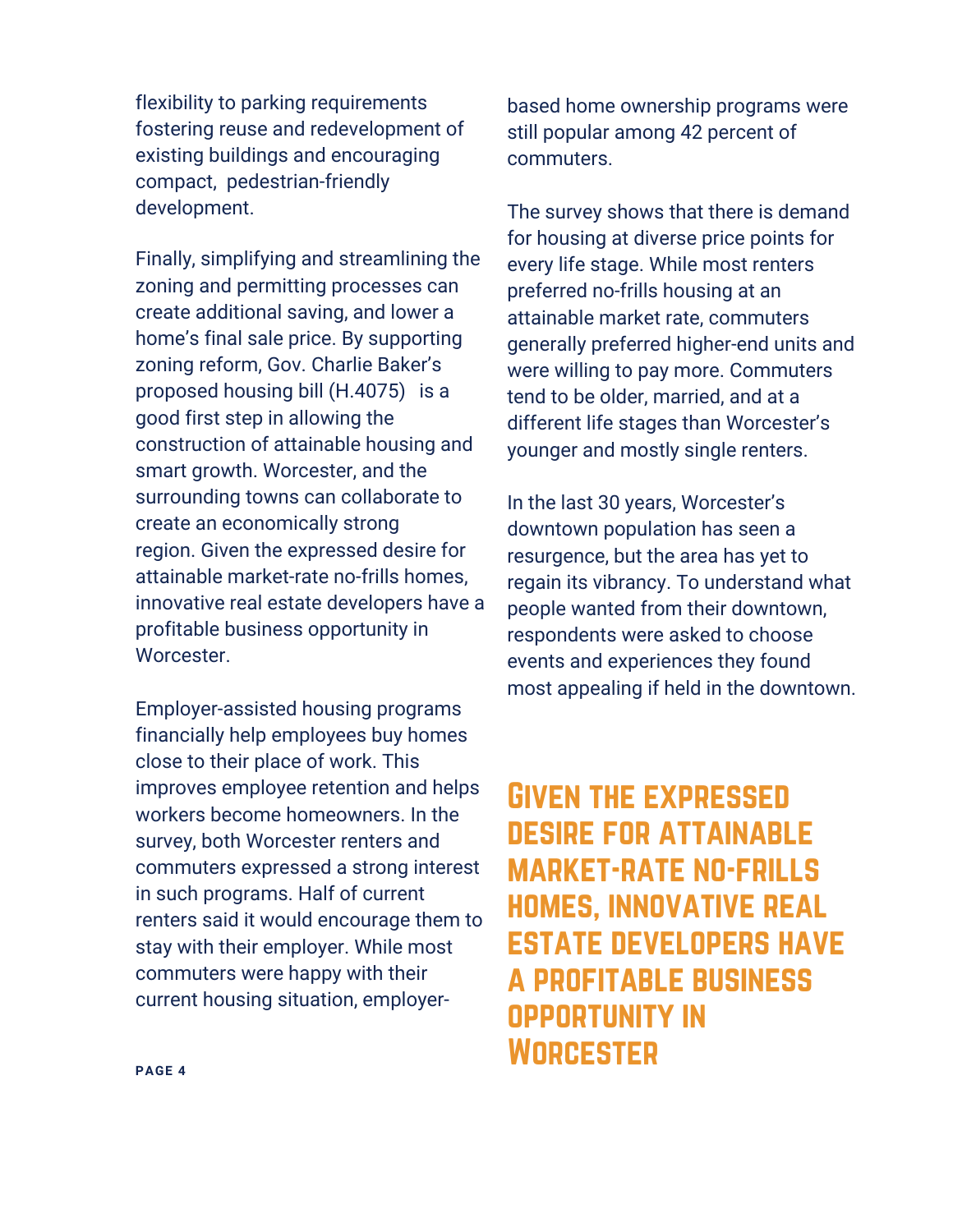Music and cultural festivals were the most popular, followed by public concerts, and indoor public markets. It is important to note that all or several of these activities could be implemented with a public-private partnership. What respondents liked least about the downtown were panhandling, unattractive and dirty storefronts, litter, and not feeling safe after dark.

The survey shows clear support for smart growth in the form of mixed-use, mixed income, and walkable neighborhoods. A qualified workforce within Worcester is necessary for sustained economic growth and this can only be achieved by ensuring housing at an attainable price.

Combined, phases I and II of this study reveal preferences and concerns among Worcester residents and employees about housing availability and best practices from around the country to adapt for inclusionary growth in Worcester. A thoughtful housing policy that helps people find homes across all life stages is critical for a vibrant and inclusive community. A Worcester for everyone means housing for everyone.

A qualified workforce WITHIN WORCESTER IS necessary for sustained economic growth and this can only be achieved by ensuring housing at an attainable price

# A Worcester for everyone means housing for everyone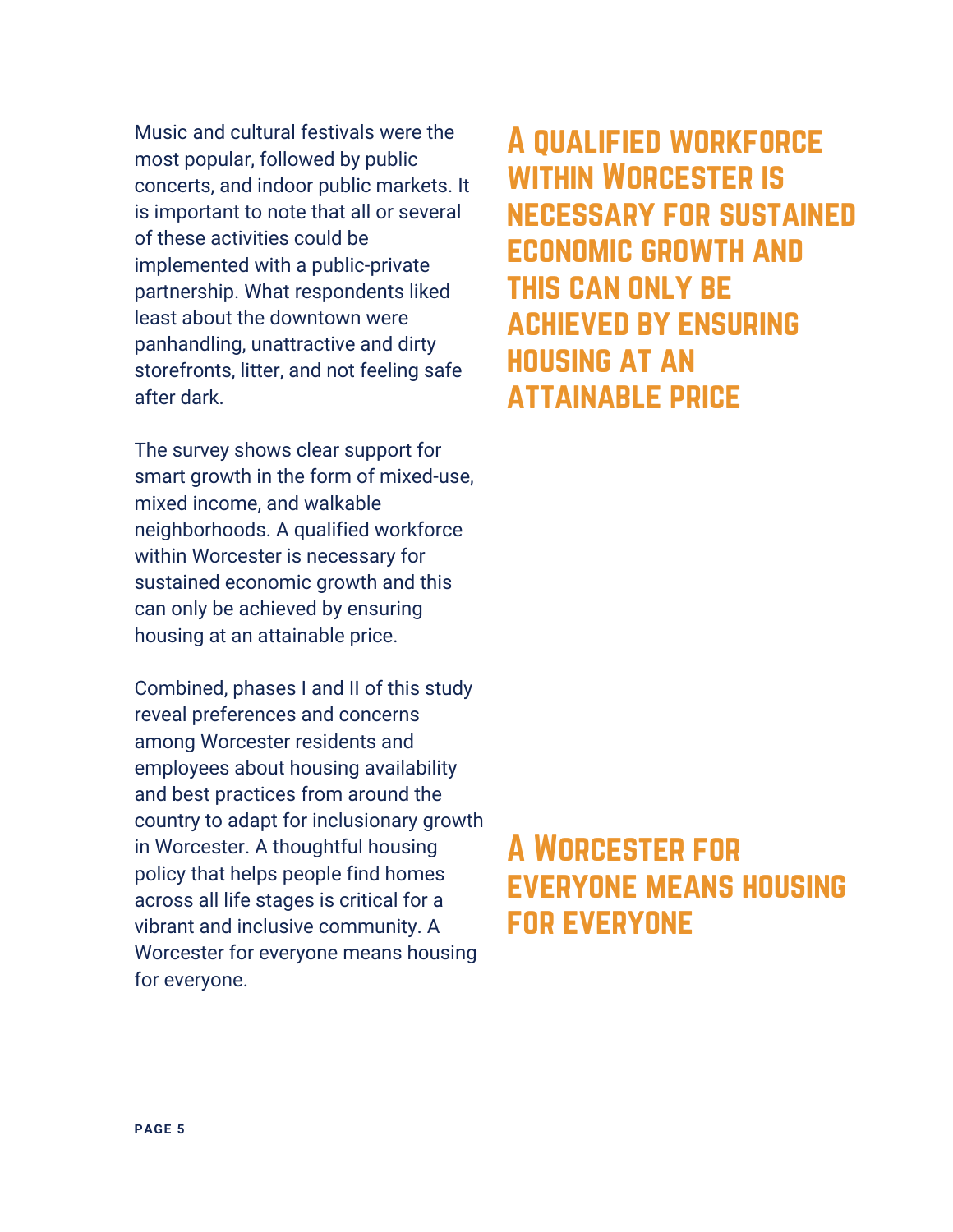# GENERAL PROFILE OF SURVEY RESPONDENTS

The housing and community preference survey was released to businesses, non-profits, local colleges, and other stakeholders during Summer 2019. The survey was disseminated in four languages (English, Spanish, Albanian, and Vietnamese) to capture the opinions and thoughts of Worcester's diverse residents and workforce. There were 372 survey responses. Nearly all responses were for the English version of the survey, with only two responses to non-English versions, both in Spanish. Responses were reasonably reflective of Worcester' actual ethnic diversity: about 79 percent of the survey respondents identified themselves as White; 5 percent as Black/African American; 6 percent Hispanic/Latino; 2 percent East Asian, South Asian, or Pacific Islander; 1 percent American Indian or Alaskan native; 2 percent multiple ethnicity; and 7 percent did not wish to say. According to the U.S. Census, as of 2017, Worcester's racial distribution is 69 percent White, 13 percent Black/African American, and 7 percent Asian, with the remaining belong to other races or two or more races. According to the U.S. Census, as of 2017, 21 percent of Worcester's population identify as Hispanic or Latino. Within this group, the racial composition varies, with 59 percent identifying as White, 7 percent Black, and 23 percent as some other race

alone. Both Phase I and Phase II included stakeholder meetings with representatives from the City government, local businesses including construction and real estate businesses and various non-profits.

Because the survey was released by employers to their employees, respondents represented both Worcester residents (60 percent), and employees who commute in from surrounding towns (40 percent). Though only represented by 40 percent of responses, nearly 70 percent of Worcester's workforce lives outside the city. The five towns with the greatest number of Worcester employees are Shrewsbury, Holden, Auburn, Leicester, and Oxford. Nearly 10,000 employees commute from the above five towns into Worcester, making the responses from this group critical to the continued growth of the city and the greater Worcester region. The largest number of commuter responses came from employees residing in Holden, Shrewsbury, Charlton, Webster, Oxford, Leicester, and Auburn. Commuter responses from these towns are presented separately from those of employees residing in Worcester or other towns.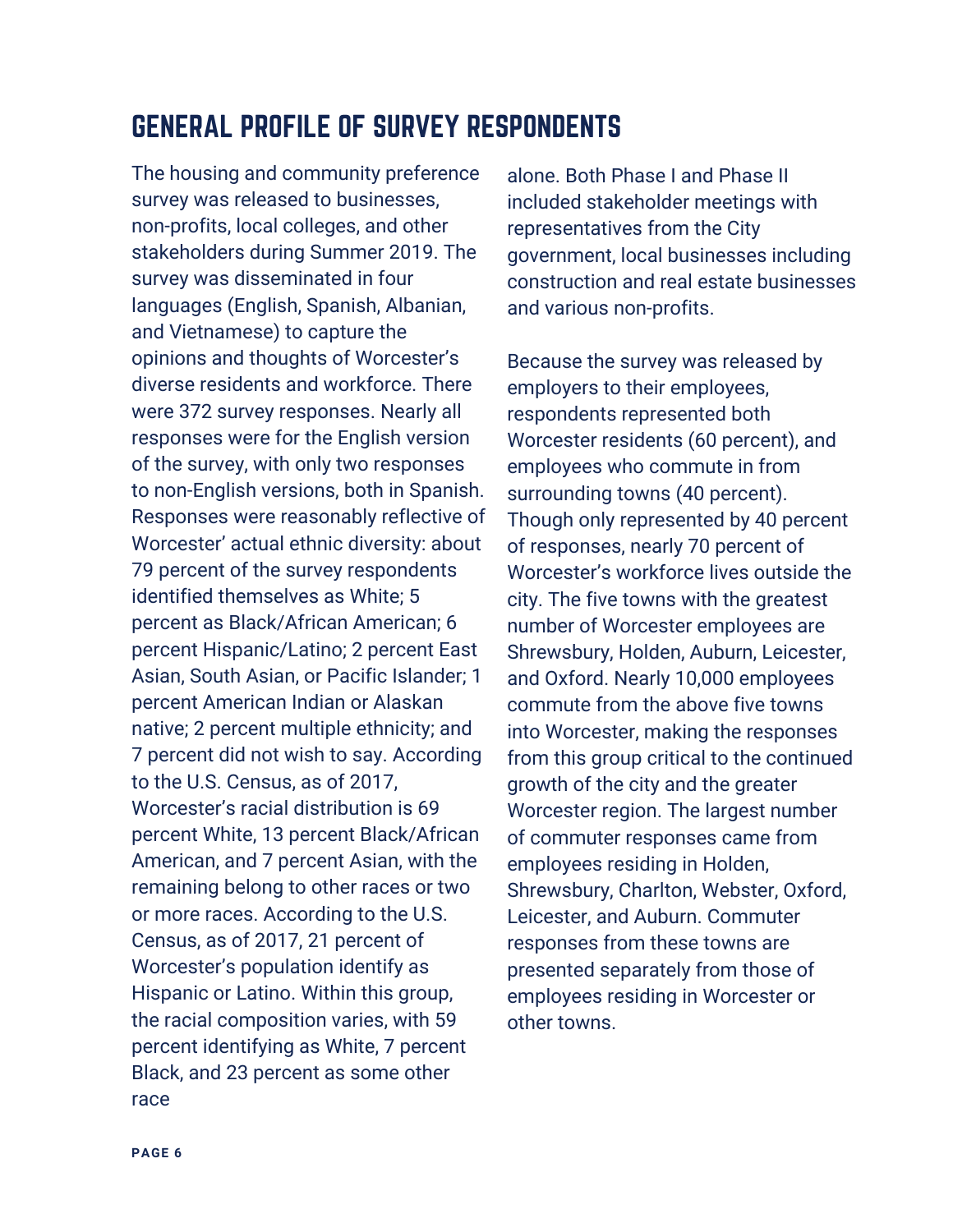Issues and preferences of home owners differed from those of renters. According to the U.S. Census, as of 2017, only 46 percent of Worcester residents lived in their own home, compared to the Massachusetts average of 66 percent, and a national average of 65 percent. This represents a community with a significant potential to increase homeownership.

To understand their distinct concerns and preferences towards housing, the survey questions were tailored to owners and renters. Among respondents, 60 percent of Worcester residents are home owners, and the remaining 40 percent renters. Where necessary, findings for Worcester owners are discussed separately from those of Worcester renters.







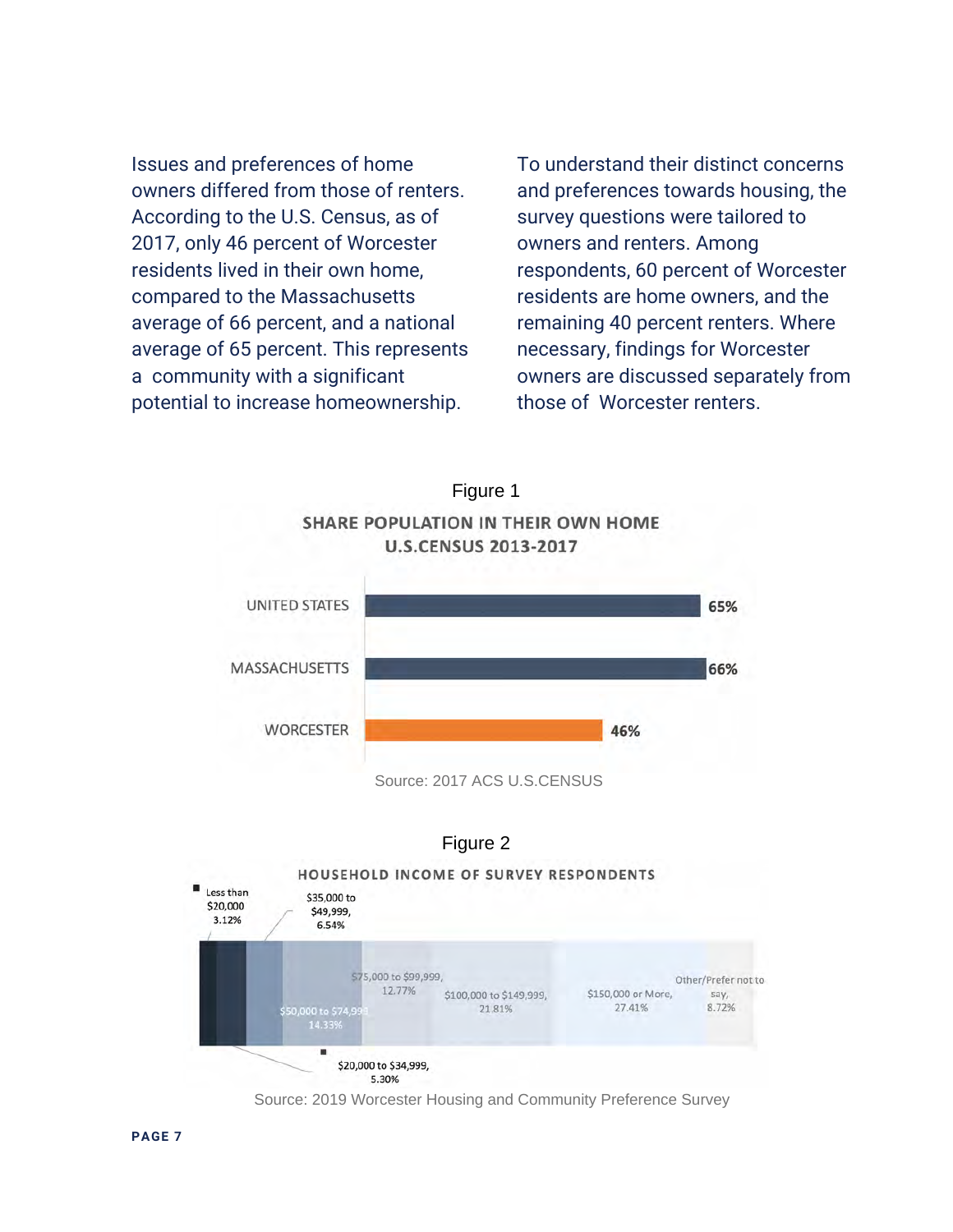Survey respondents represented a wide range of income groups, displayed in the chart below. Preferences for housing and affordability were tied to life-stage, a combination of household income, age, relationship status, and lifestyle, which will be discussed this report.

An important factor in determining housing needs was a respondent's relationship status. For example,

families tended to prefer single-family homes with yards, while a single person generally prefers a different type of housing and neighborhood. The chart below shows the share of respondents by relationship status. Where pertinent, the report provides analysis that shows respondents' relationship status.

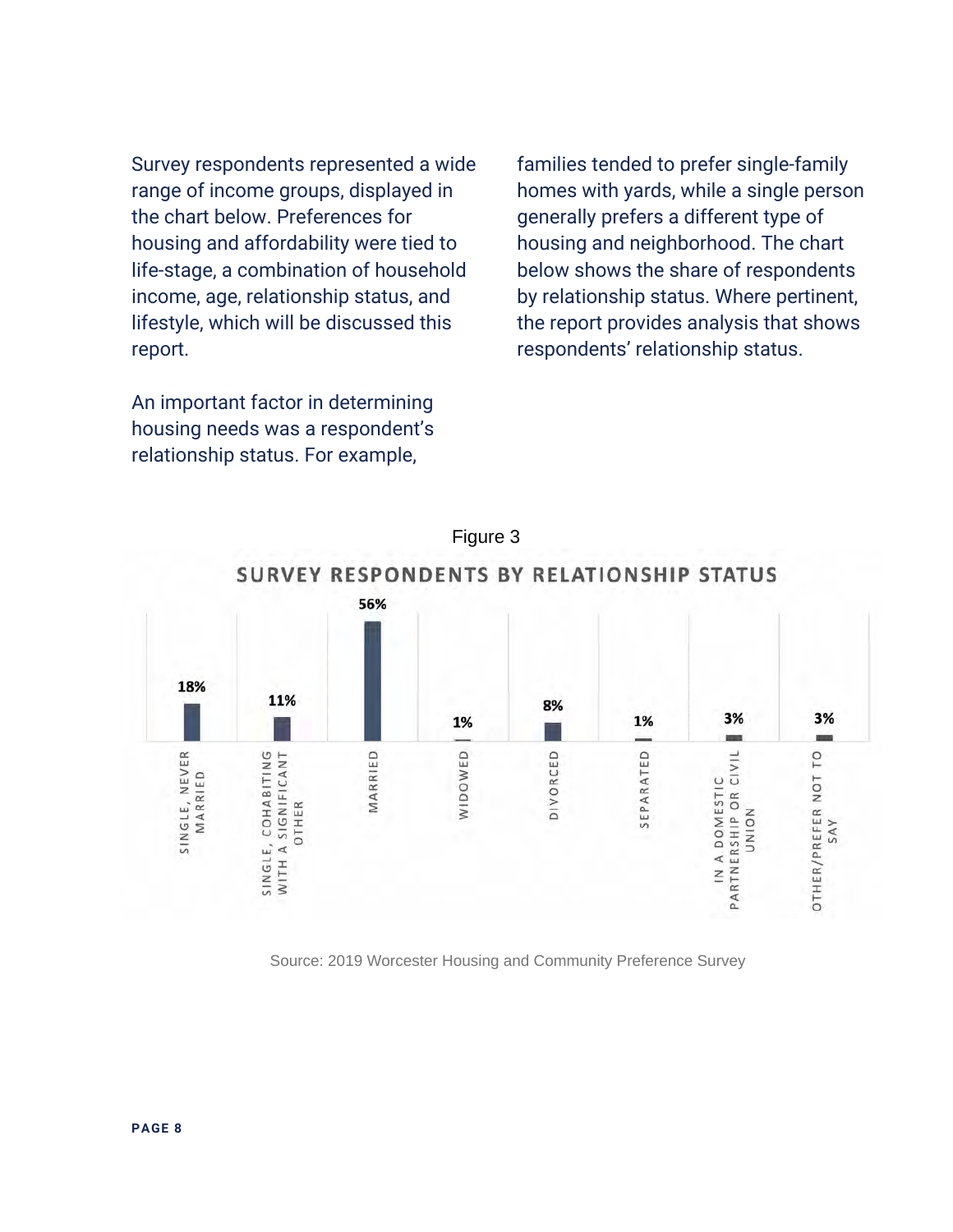Housing and neighborhood preferences are also driven by the presence of children in a respondent's family. While only 33 percent of respondents have children, a large share of respondents without children indicated a preference for good schools, suggesting a desire to start a family.

An important part of assessing housing needs through life-stages is the age of the survey respondents. A wide range of age groups were represented in the survey. Findings indicate age plays an important part in housing and community preference, and age-based analysis is presented.

Given that the survey's goal is to understand Worcester's workforce housing needs across diverse organizations, respondents were asked about the size of their organization and the industry of their employer. The charts below show responses were from a wide range of organizations in both size and industry type. Forty three percent of survey respondents were from small business, employing less than 50 people. Eighteen percent were from very small organizations, employing less than 10 people. Only 4 percent of responses were from very large organizations, with over 10,000 employees. And 4 percent of the respondents were unemployed. Most respondents were from the non-profit sector, followed by education and government.



Figure 4

Source: 2019 Worcester Housing and Community Preference Survey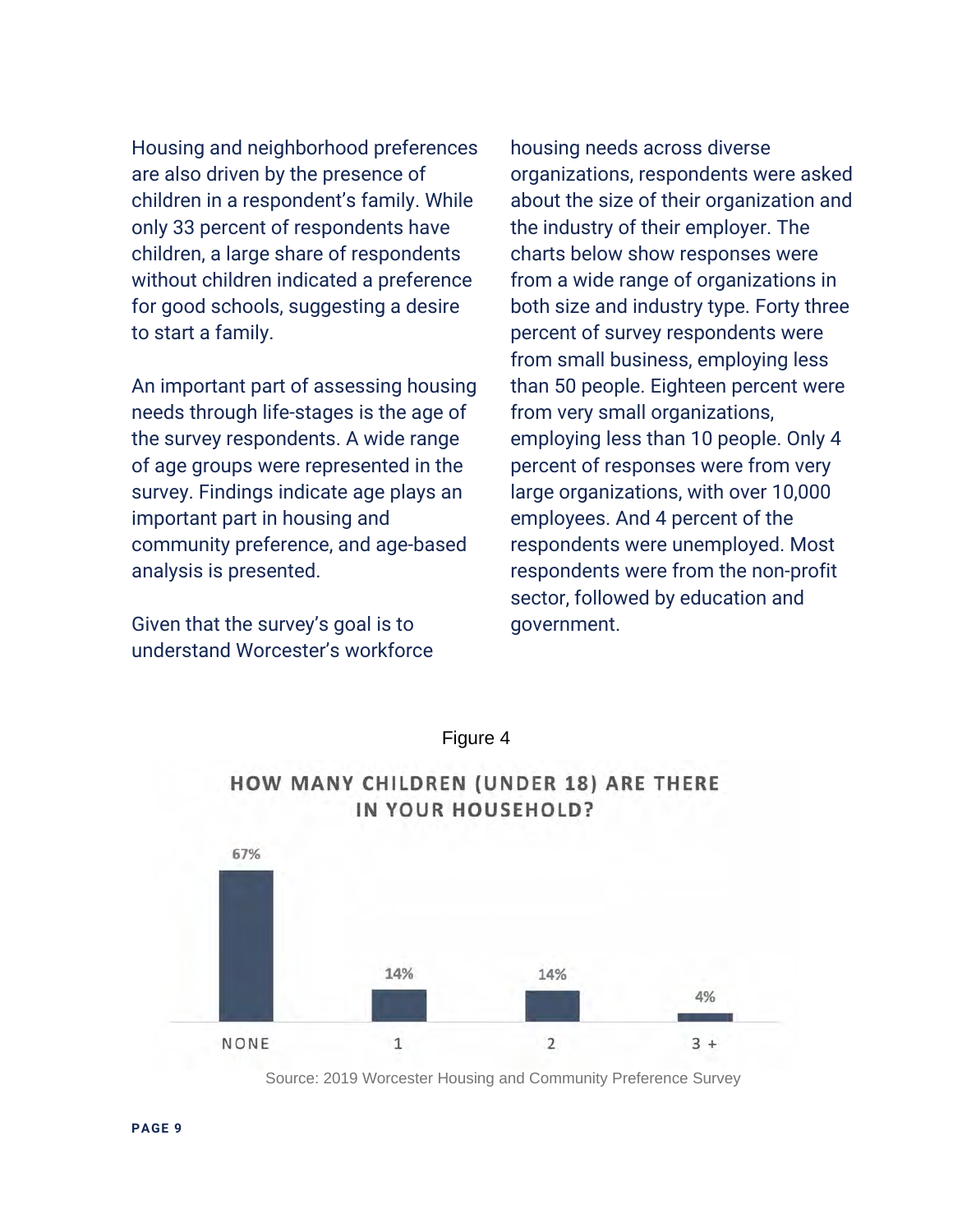

Source: 2019 Worcester Housing and Community Preference Survey

Figure 6

### **HOW MANY EMPLOYEES CURRENTLY WORK FOR YOUR** ORGANIZATION?

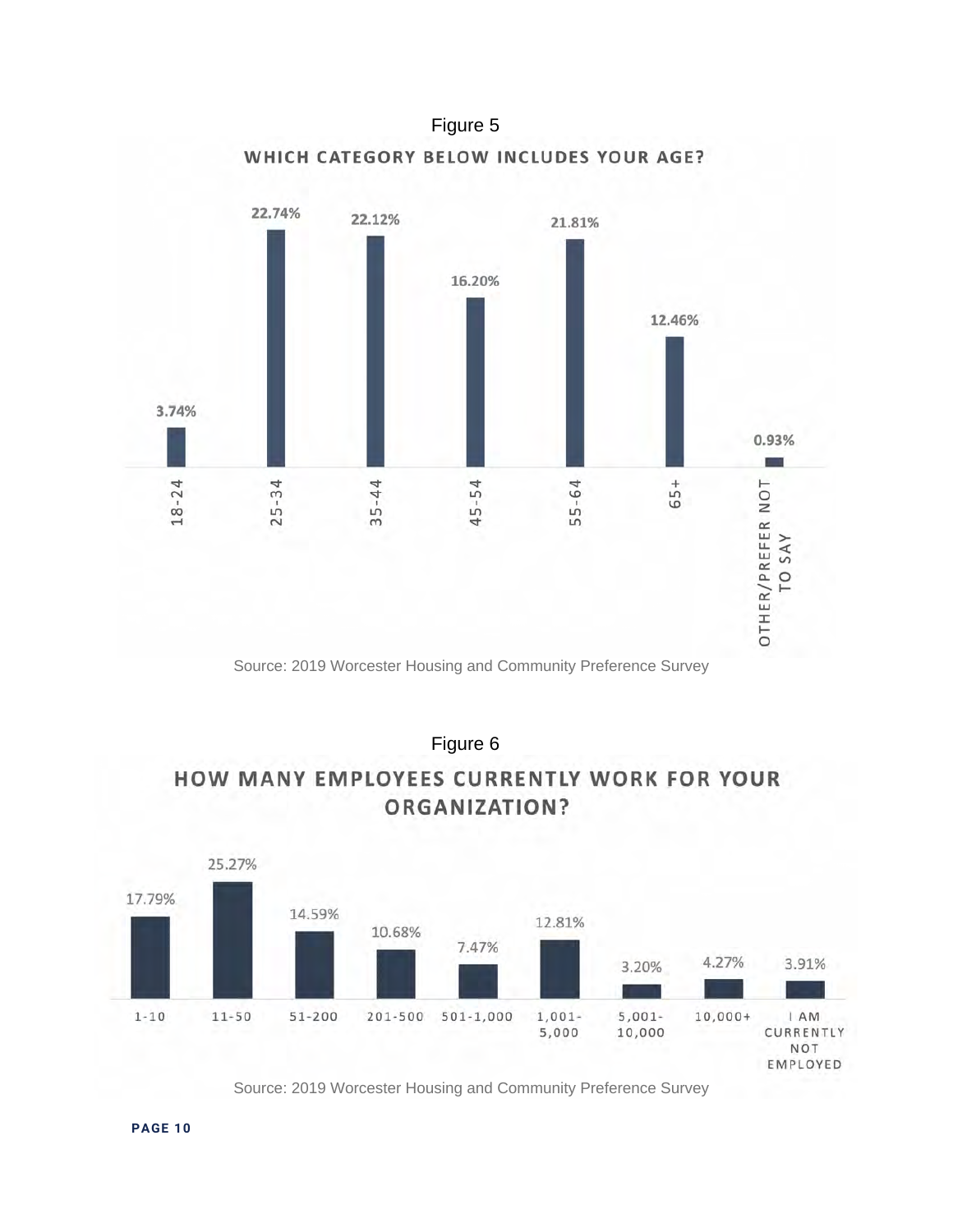### PRINCIPAL INDUSTRY OF RESPONDENT'S ORGANIZATION



Source: 2019 Worcester Housing and Community Preference Survey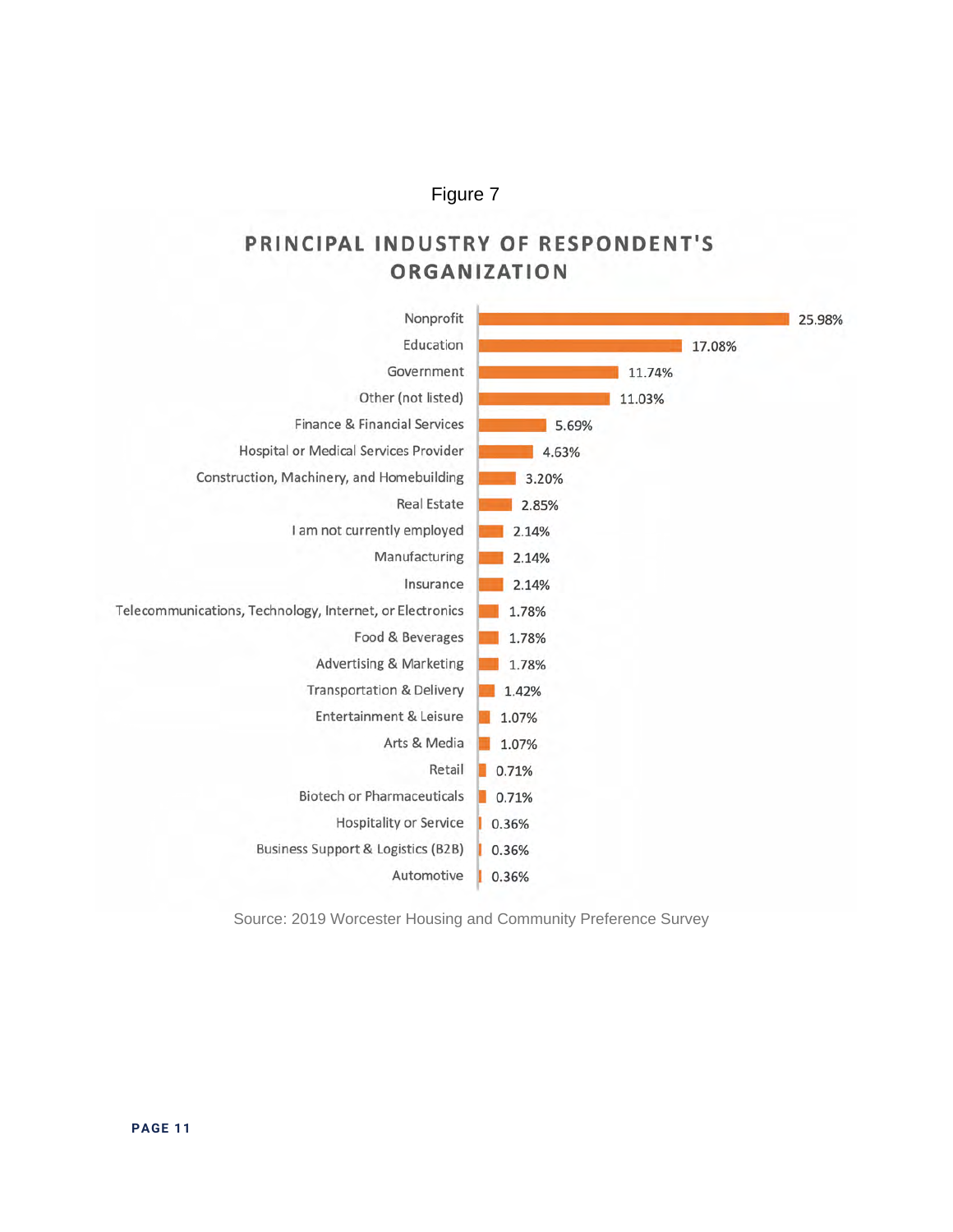### FINDINGS

### FINDING 1: WORCESTER WANTS WALKABLE, MIXED-USE NEIGHBORHOODS

There is strong demand for smart growth in Worcester. Both renters and owners desire walkable neighborhoods with dense mixed-use development, attainable market-rate housing, good public transportation, and quality public schools. The majority of all Worcester residents (70 percent) want to live in mixed-use, walkable neighborhoods that have an array of shops, restaurants, and businesses. This number increases to 82 percent among current renters within Worcester, who make up over half the city's total population (54 percent). Sixty-eight percent of Worcester residents prefer to live in an urban environment, either a city or a small town. Two-thirds of all respondents, representing commuters, residents, homeowners, and renters, want walkable neighborhoods.

Safety was the most important characteristic for Worcester residents, with 96 percent saying it was important or very important to them when choosing a neighborhood. After that came walkability (92 percent), and good public schools (75 percent). The majority of Worcester residents find the following neighborhood smart-growth features either important or extremely important: ability to walk or bike to visit

friends or family (63 percent), access to public transportation (62 percent), and being able to walk or bike to work (59 percent).

Overall, 18 percent of all respondents were dissatisfied with their current housing situation. Living in a nonwalkable neighborhood was their greatest source of dissatisfaction. The levels of satisfaction differ when separated by owners and renters, or residents and commuters. Worcester residents are overall less satisfied: only 47 percent of homeowners and a paltry 17 percent of renters are happy with their living situation. Commuters are far more satisfied: 60 percent of homeowners and 33 percent of renters are happy with where they live. All dissatisfied Worcester residents feel housing is too expensive (33 percent), their neighborhood is not walkable or is too car dependent (28 percent), and they cannot afford to buy a home (26 percent). Among Worcester renters, the three major reasons for dissatisfaction were that they do not own their homes (42 percent), renting is expensive (40 percent), and that they have to live with roommates to afford housing (36 percent).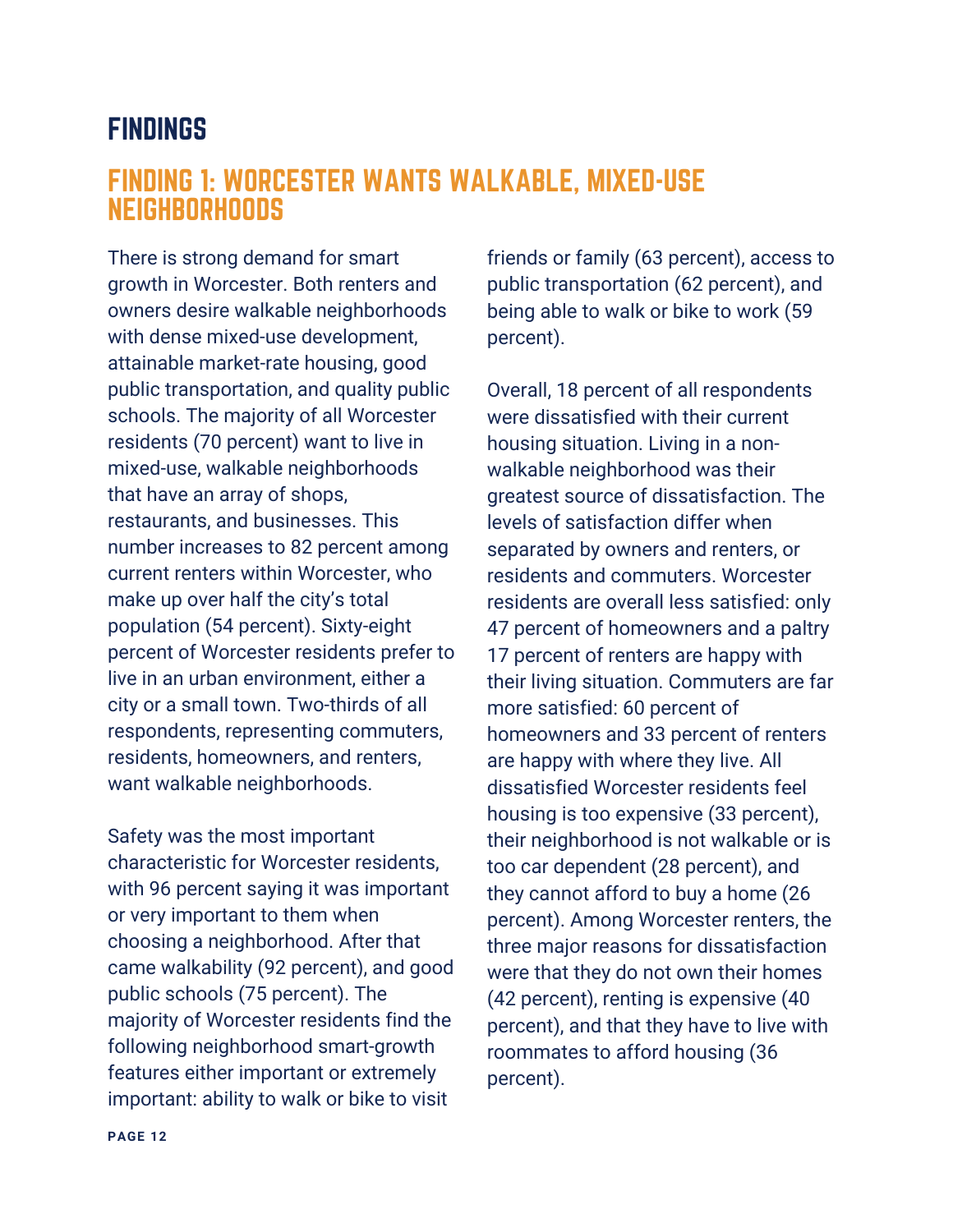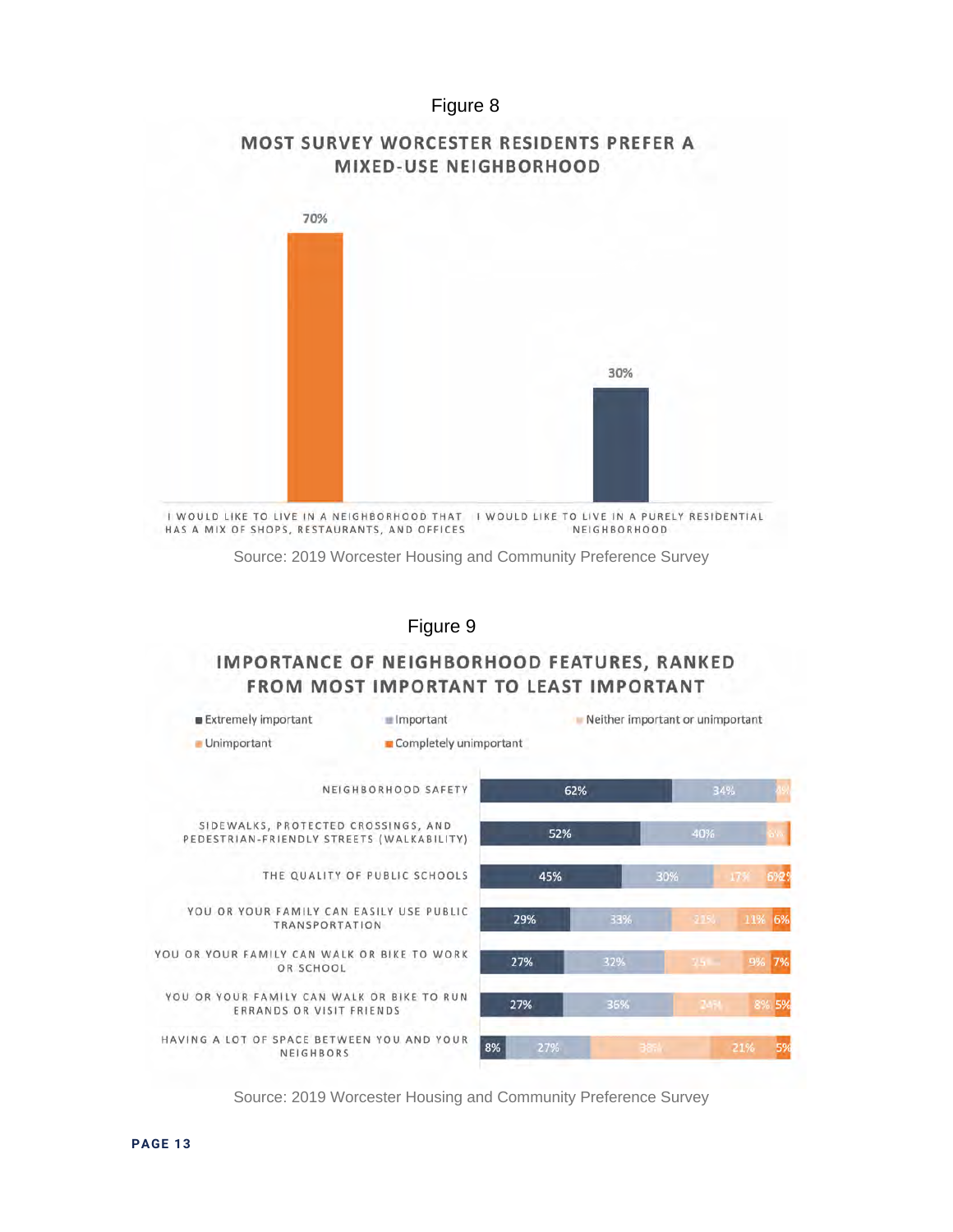HOW SATISFIED ARE YOU WITH YOUR CURRENT



The most desired neighborhood features are open spaces and parks (97 percent), grocery stores (94 percent), and good public schools (83 percent), all within walking distance of their homes. The City of Worcester should remember the importance of these neighborhood features for current and potential residents when planning neighborhood investments and business development efforts.

70 of all Worcester residents want to live in mixed-use, walkable neighborhoods that have an array of shops, restaurants, and **BUSINESSES**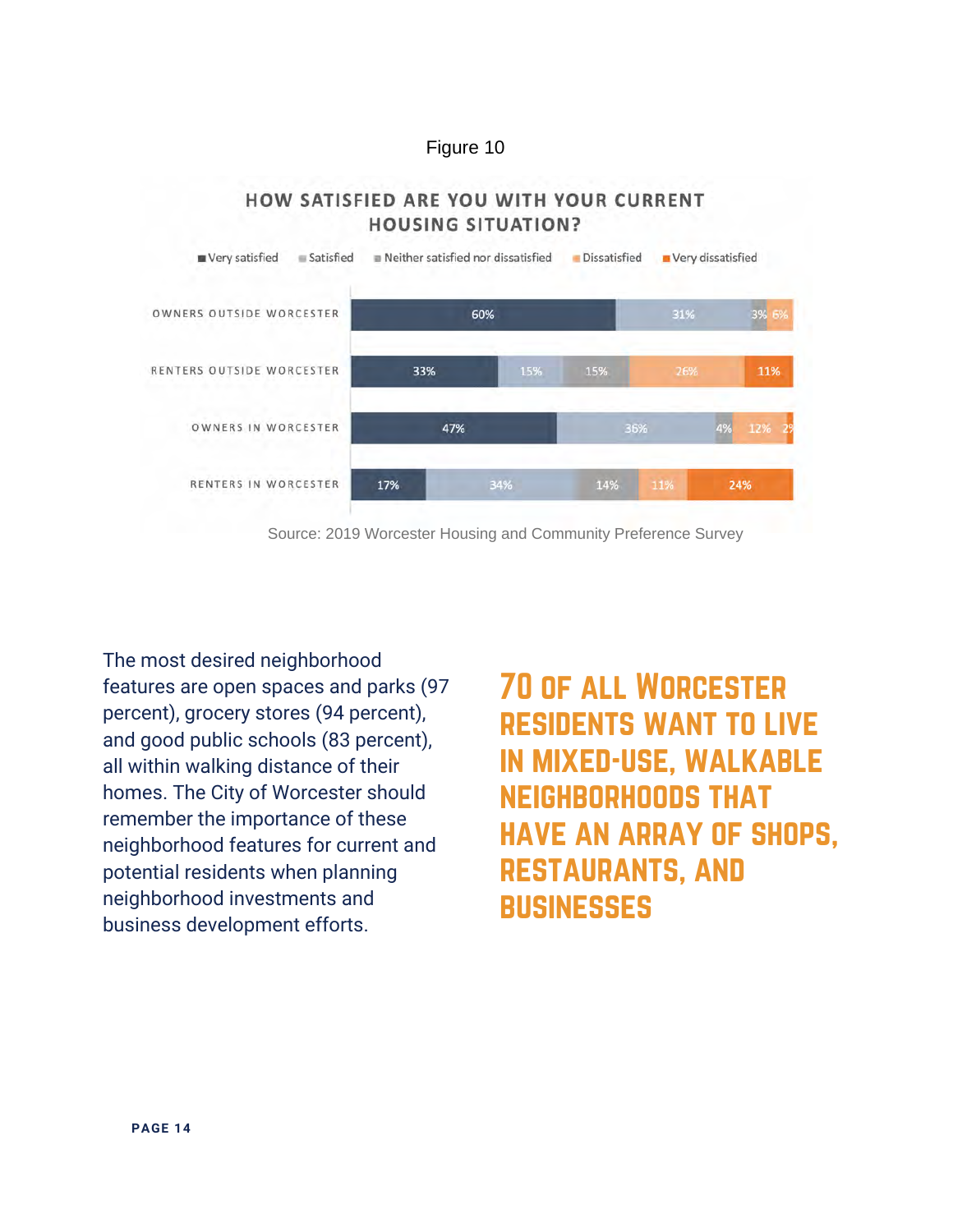### HOW IMPORTANT IS IT TO HAVE THE FOLLOWING AMENITIES WITHIN WALKING DISTANCE OF WHERE YOU LIVE?

| Very important                                                           | Somewhat important | $\blacksquare$ Not important |     |           |  |
|--------------------------------------------------------------------------|--------------------|------------------------------|-----|-----------|--|
| OPEN SPACES AND PARKS                                                    | 66%                |                              |     | 3%<br>31% |  |
| <b>GROCERY STORES</b>                                                    | 64%                |                              |     | 6%<br>30% |  |
| <b>GOOD SCHOOLS</b>                                                      | 57%                |                              | 26% | 17%       |  |
| A VARIETY OF RESTAURANTS                                                 | 50%                |                              | 38% | 11%       |  |
| CULTURAL AMENITIES (I.E. MUSEUMS, ART<br>GALLERIES, THEATER, MOVIES ETC) | 45%                |                              | 44% | 11%       |  |
| MEDICAL AND DENTAL SERVICES                                              | 36%                |                              | 44% | 20%       |  |
| DOWNTOWN EVENTS AND FESTIVALS                                            | 32%                |                              | 46% | 22%       |  |
| <b>SPECIALTY RETAIL</b>                                                  | 20%                | 42%                          |     | 37%       |  |
| GYMS OR FITNESS STUDIOS                                                  | 20%                | 45%                          |     | 35%       |  |
| NIGHTLIFE AND ENTERTAINMENT (BARS,<br>DANCING, KARAOKE, ETC.)            | 20%                | 44%                          |     | 37%       |  |
| <b>DOG PARKS</b>                                                         | 17%                | 27%                          | 57% |           |  |
| COWORKING SPACES OR BUSINESS INCUBATORS                                  | 5%<br>26%          | 69%                          |     |           |  |
|                                                                          |                    |                              |     |           |  |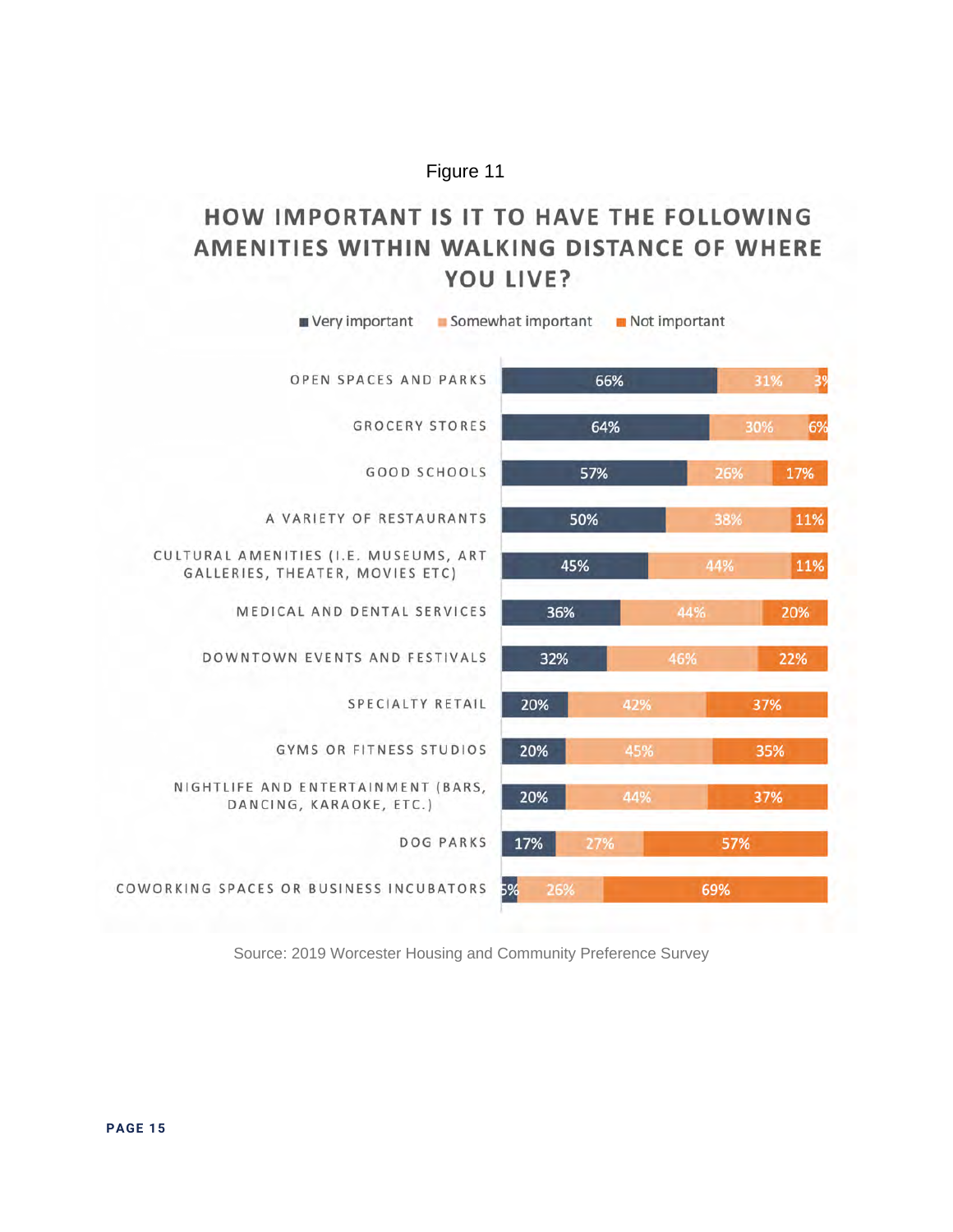## FINDING 2: WORCESTER WANTS NO-FRILLS HOUSING

To understand how current renters and potential homebuyers weigh trade-offs between a home's amenities and its price, the survey asked respondents to choose between two types of homes: a simpler unit with basic features (Type A) and another with higher-end amenities (Type B). In addition, Type A units do not include building amenities like a fitness center or a dog washroom. In the scenario, the two types of homes are in the same neighborhood, are identical in size including the number of bedrooms and bathrooms. Both homes were available as an apartment, condo, or a duplex, to rent or to buy.

Worcester wants no-frills housing. Seventy-four percent of Worcester renters chose the Type A workforce home over the more expensive Type B with in-unit, high-end finishes and building amenities. Home prices and rental costs are the greatest source of dissatisfaction among Worcester's renters and potential homeowners when it comes to their current housing situation. One element in making housing more attainable is reducing construction costs. By foregoing higherend finishes, Type A units can save roughly \$25,000 in construction costs per apartment. These savings do not

include additional reductions from leaving out building amenities like a fitness center or a dog washroom. In developing and rehabilitating properties, these findings can help developers tailor their construction to the level of amenities desired in Worcester. For all levels of income, the most important no-frills housing amenity is an attainable market price. The survey found the desire for workforce housing is not restricted to lower-income residents, but that people from all life stages, and a range of incomes, want a cost-efficient home.

In selecting an apartment or condo, buyers and renters most want an in-unit washer and dryer (97 percent), secured access to the lobby (70 percent), and inunit storage (81 percent). Building amenities such as a community room or fitness center were not as important to the survey respondents.

# 74 percent of Worcester's renters chose no-frills housing to either rent or buy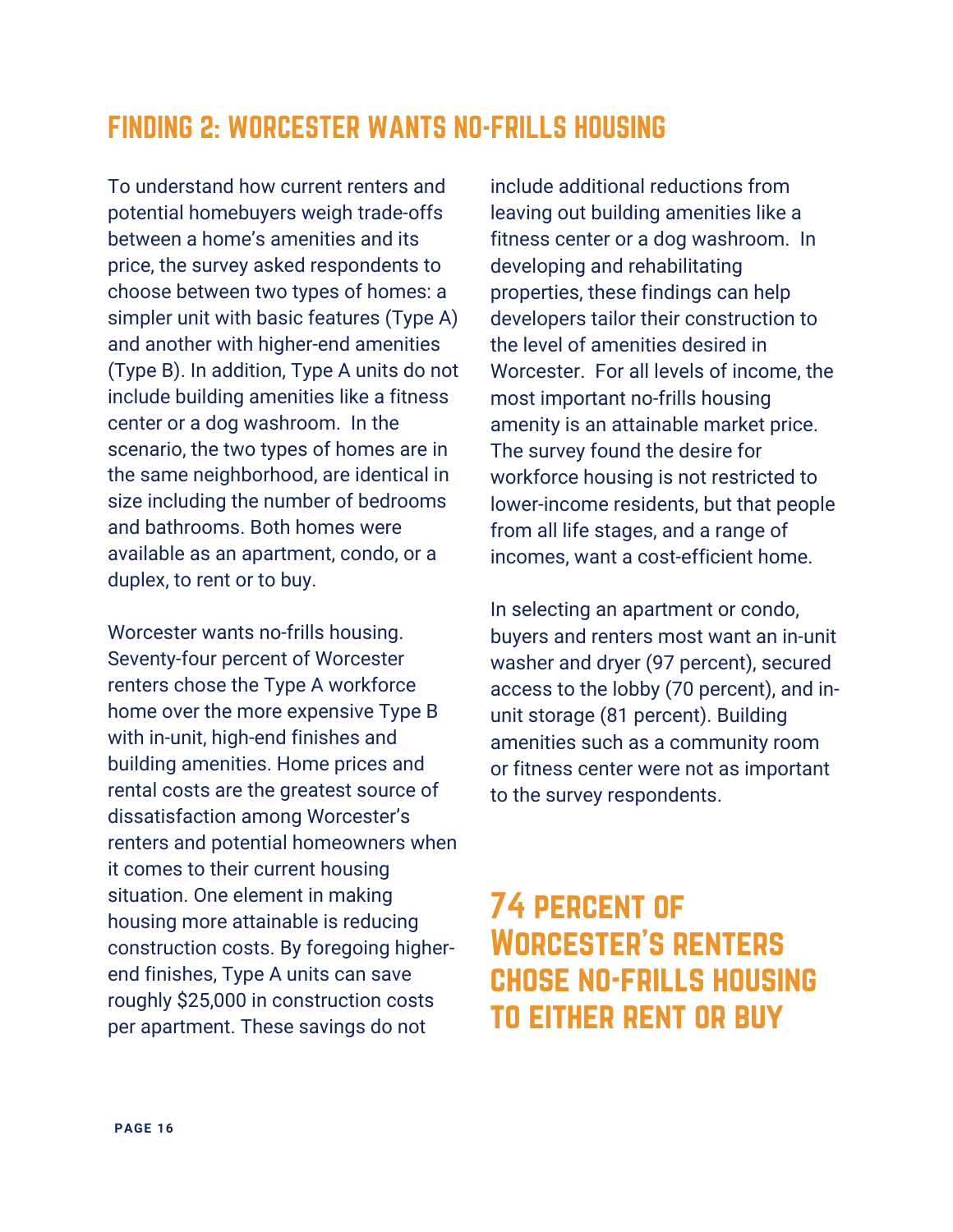Among potential condo buyers, those currently renting in Worcester are younger, representing a median age of 29 and median annual household income of \$42,500. Half are married or cohabiting with a significant other, the remaining are single. Thirty percent have one or two children, while the rest do not yet have children in their household. Potential condo buyers are willing to pay a median price of \$187,000 for their unit. The most desired configuration is a two-bedroom, one-bathroom condo with a parking space and are willing to pay \$1,100 per month.

Currently, renters are paying a median rent of \$1,200, \$100 more that they'd prefer, but live in low-quality apartments and are dissatisfied with their neighborhoods. According to 2017 U.S. Census Bureau data, more than half of renters in Worcester are living in housing with one or more serious deficiencies such as a lack of proper plumbing, kitchen facilities, or overcrowding.

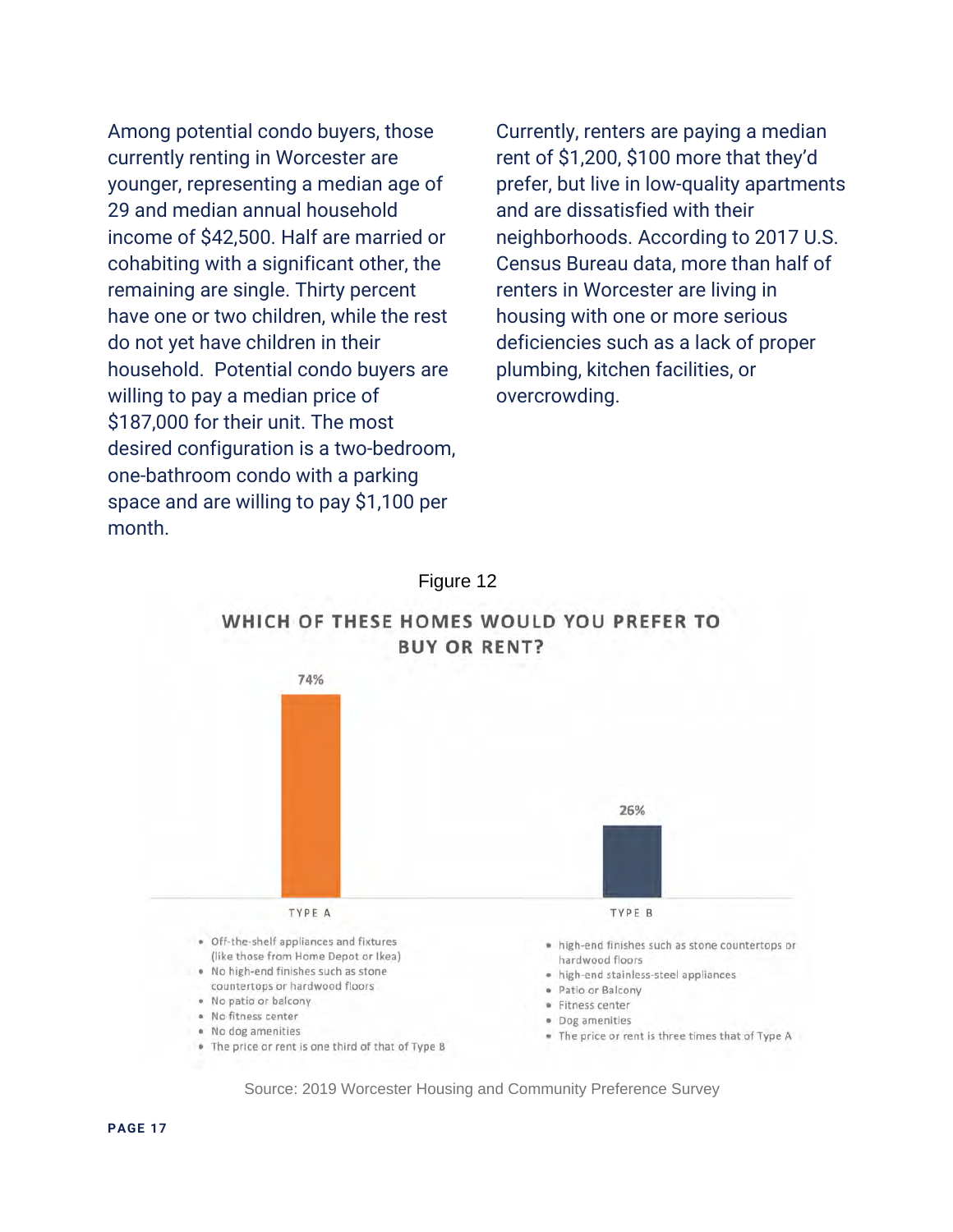PEOPLE FROM ALL LIFE-STAGES WANT HOUSING WITH MODEST AMENITIES



Source: 2019 Worcester Housing and Community Preference Survey

Cost-efficient new construction or rehabilitation is critical for Worcester as every age group is cost-burdened. Senior citizens suffer the most: 60 percent pay more than one-third of their income to housing. As discussed in Phase I, Worcester needs to produce more homes tailored to the price and life-stage needs of seniors, who currently comprise 13 percent of the total population, and 27 percent of home owners. Senior-specific needs include improving in-unit accessibility with options for assisted care and Alzheimer's special care units. By 2030, an additional 4,400 people in Worcester will reach the age of 65 further exacerbating the current situation. To help mitigate the cost burden on

seniors, the Commonwealth of Massachusetts could encourage towns to build more lower-income, seniordirected housing by altering the way it counts market-rate units against affordable housing units.

# Cost-efficient new construction or rehabilitation is critical for Worcester as every age group is cost-**BURDENED**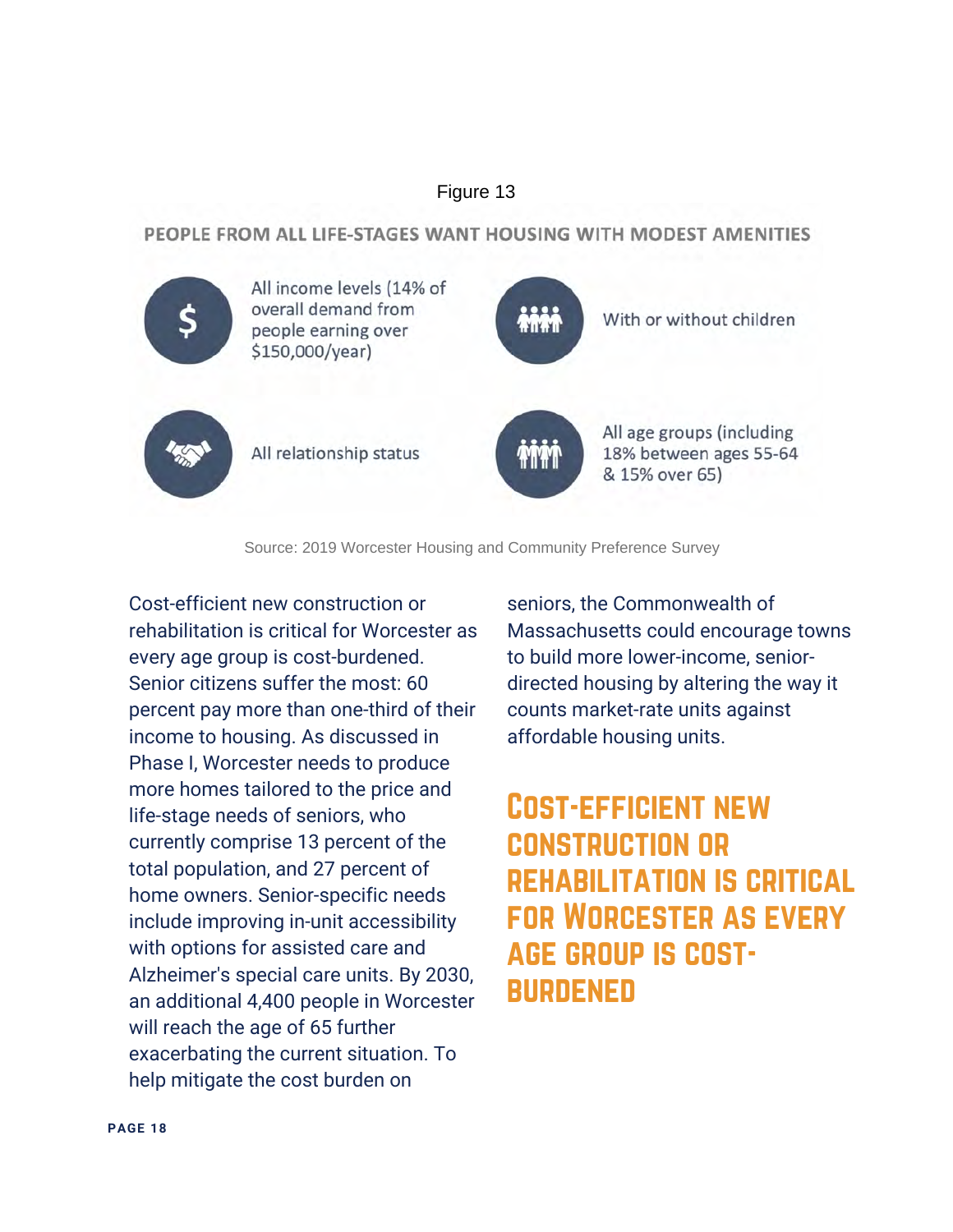Figure 14 Examples of cost-efficient no-frills homes and contextually designed homes

-<br>LOW 1.1/8 GPM





Source: ISA Architects, projects shown here are \$100k homes, Renewbold, Powerhouse. The top three photos are from the "100k home" project, an example of a no-frills home design.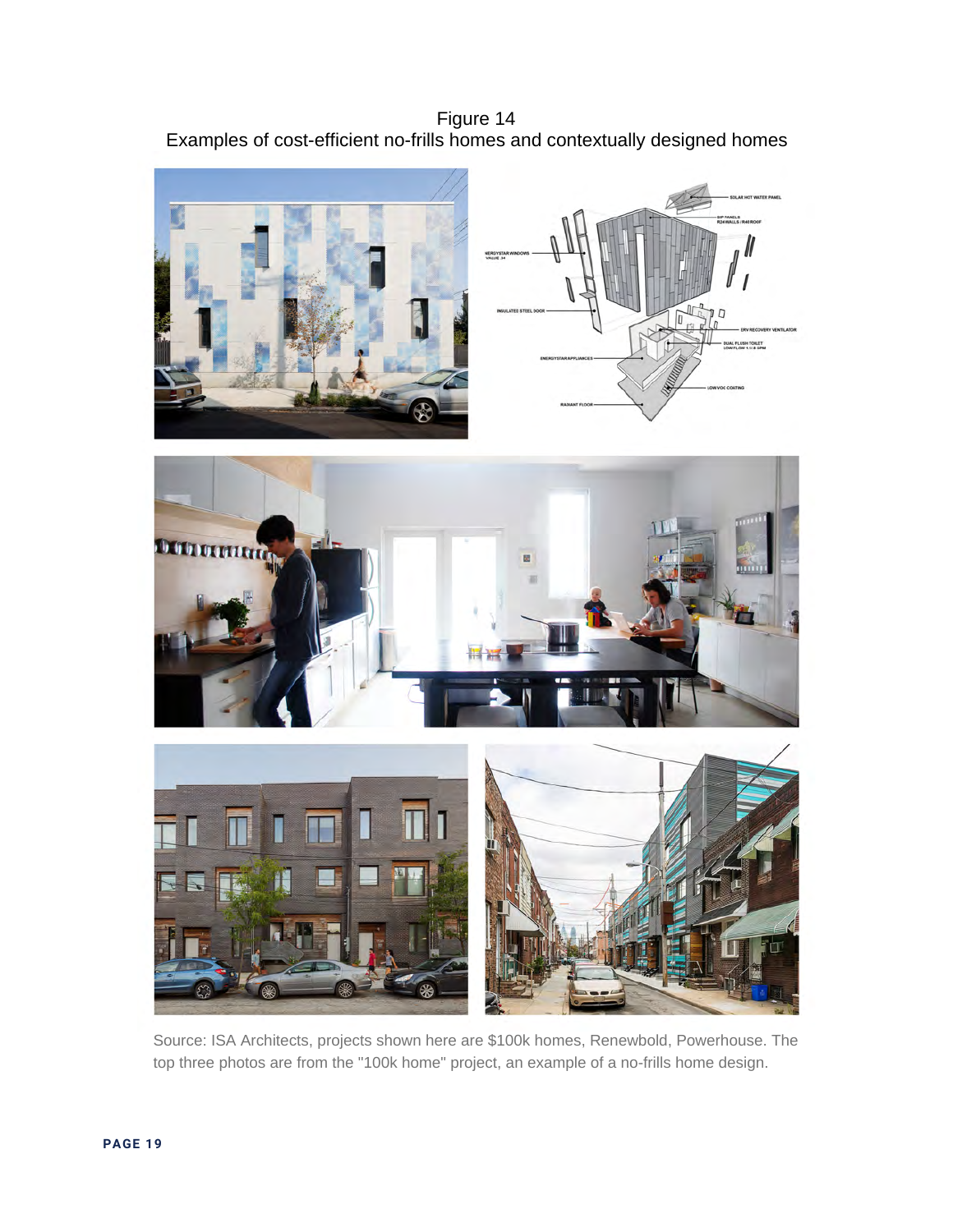



#### SHARE OF EACH AGE GROUP THAT ARE RENT BURDENED **U.S.CENSUS 2013-2017**

The responses from Worcester's renters and potential home buyers become clearer in the context of current housing market conditions. The overall cost of building, construction, and renovation continues to rise. Massachusetts' zoning restrictions add to that expense making homeownership out of reach for many modest-income Worcester residents working full-time. According to the 2017 Census data, only 46 percent of Worcester residents live in their own home compared to the Massachusetts average of 66 percent. Forty percent of residents earning between \$35,000 and \$75,000 each year are cost-burdened; this rises to 80 percent among those earning less than \$35,000 annually. As discussed in Phase I, in a similar former industrial city like Philadelphia, 31 percent of

households earning less than \$35,000 each year are homeowners, compared to only 19 percent in the city of Worcester for the same income group.

When asked if they wanted to purchase a home, 8 percent of all renters in the survey expressed interest. According to the 2013-2017 U.S. Census Bureau's American Community Survey's estimate there are roughly 93,000 renters in Worcester which creates a potential demand for roughly 3,000 homes – given an occupancy rate of 2.5 people per unit. Given that 74 percent of Worcester residents desire a simpler home at an attainable price, the rough estimate of the current demand for nofrills housing units is 2,200.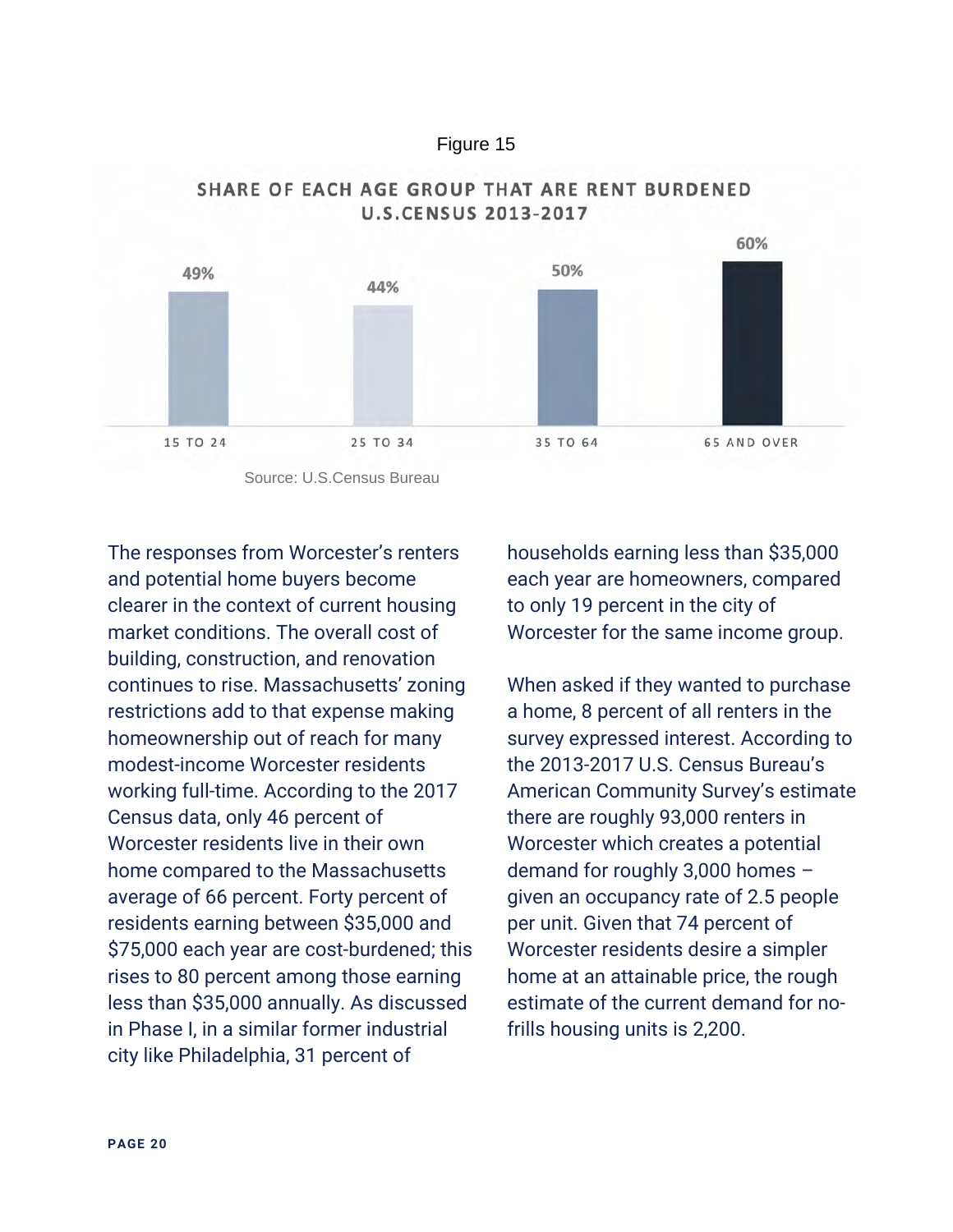### FINDING 3: COMMUTERS' PREFERENCES INDICATE THE NEED FOR DIVERSE HOUSING OPTIONS AND AN OPPORTUNITY TO REDUCE CONGESTION

There is an opportunity to reduce congestion and retain talent if more commuters decide to move to Worcester. Understanding commuters' neighborhood and housing preferences, and what is stopping them from moving to Worcester, will help develop a thoughtful and inclusive strategy.

Given the economic, physical, environmental and psychological costs of commuting, and the corresponding economic costs to employers, it is in the interest of Worcester's business community to offer employees the option of living near their job. As discussed earlier, 40 percent of survey responses came from people who work in Worcester, but live in other towns. This section presents commuters' housing and neighborhood preferences.

Nearly 70 percent of employees who work in Worcester live outside the city and commute in daily. The five towns with the largest number of commuters are Auburn, Holden, Leicester, Milbury, and Shrewsbury. More Shrewsbury residents work in Worcester than anywhere else, including Shrewsbury itself. Daily, 3,700 Shrewsbury residents commute into the city. According to the 2019 Congestion in the Commonwealth report, the section of Massachusetts Rt. 9 that runs through Worcester and

Shrewsbury is one of the most consistently congested corridors in the state, doubling drive time during peak hours. On I-290's westbound route through downtown Worcester, peak afternoon travel times grew by nearly 60 percent between 2013 and 2018. The median commute time of Worcester's non-resident workforce is 25 minutes each way. More than onethird of all commuters travel more than 30 minutes in each direction, including the 21 percent who commute longer than 40 minutes each way. One study found that even a 23-minute daily commute is equivalent to a 19 percent pay cut. These long commutes impact quality of life while, for companies, long commutes affect productivity and longterm commitment to an employer.

# section of Massachusetts Rt. 9 that runs through Worcester and Shrewsbury is one of the most consistently congested corridors in **THE STATE**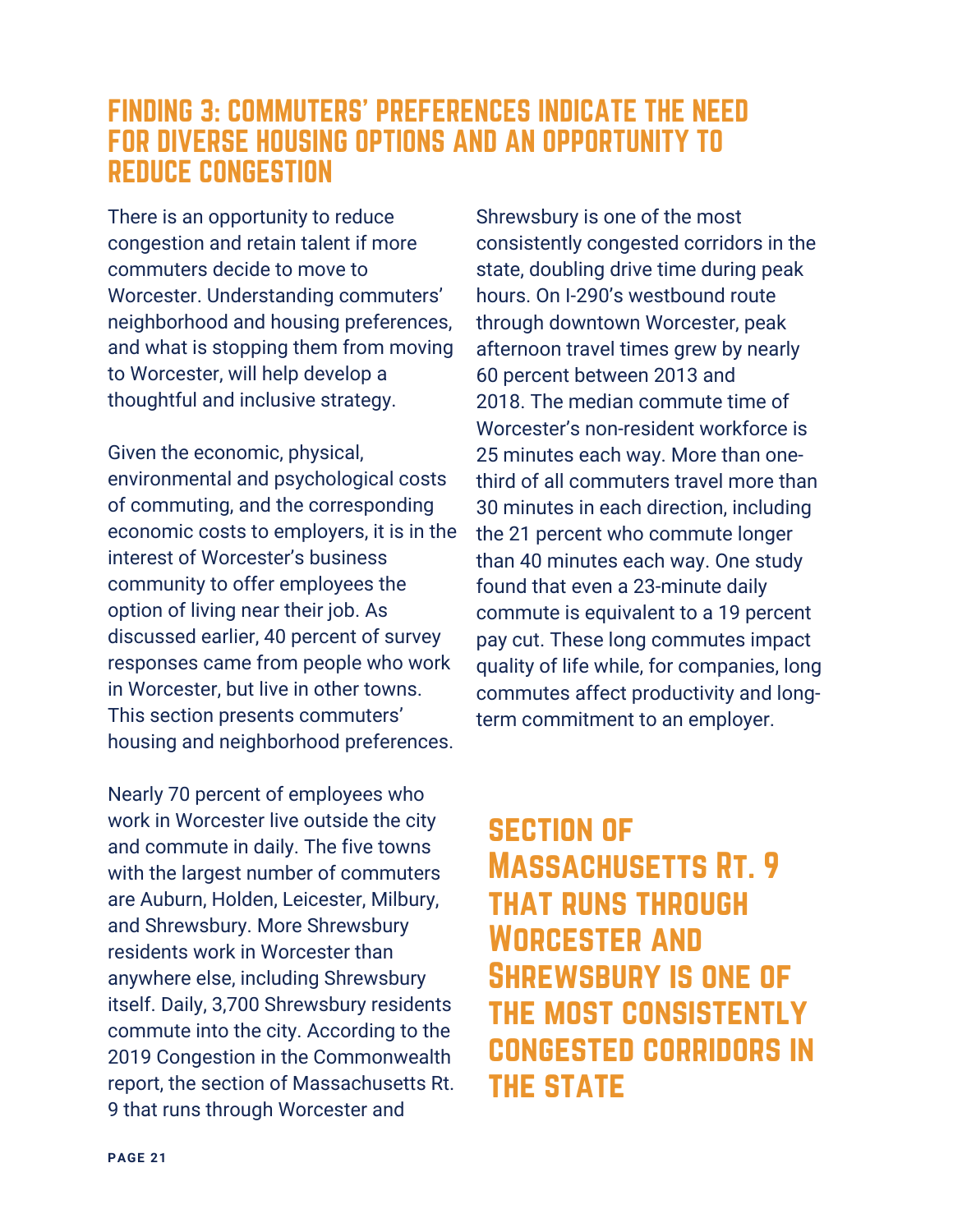Why does such a large number of Worcester's workforce live outside the city? The survey found most of Worcester's non-resident workforce wants a suburban lifestyle (74 percent), while most residents in Worcester prefer a city life (60 percent). Half of commuters preferred either a suburban (37 percent) or rural (13 percent) lifestyle. And only 51 percent of commuters want a mixed-use neighborhood that has shops, restaurants, and offices.

The majority of all commuters (88 percent) are satisfied with their current housing situation while the remaining 12 percent are dissatisfied or very dissatisfied. The most frequent cause of their dissatisfaction being their current neighborhood is not walkable and too car-dependent.

The second reason given is a long commute. Among commuters who rent, the primary source of dissatisfaction with their current housing situation is that they do not own their homes.

# The median commute time of Worcester's non-resident workforce is 25 minutes each way

long commutes impact quality of life while, for companies, long commutes affect productivity and long-term commitment to an employer

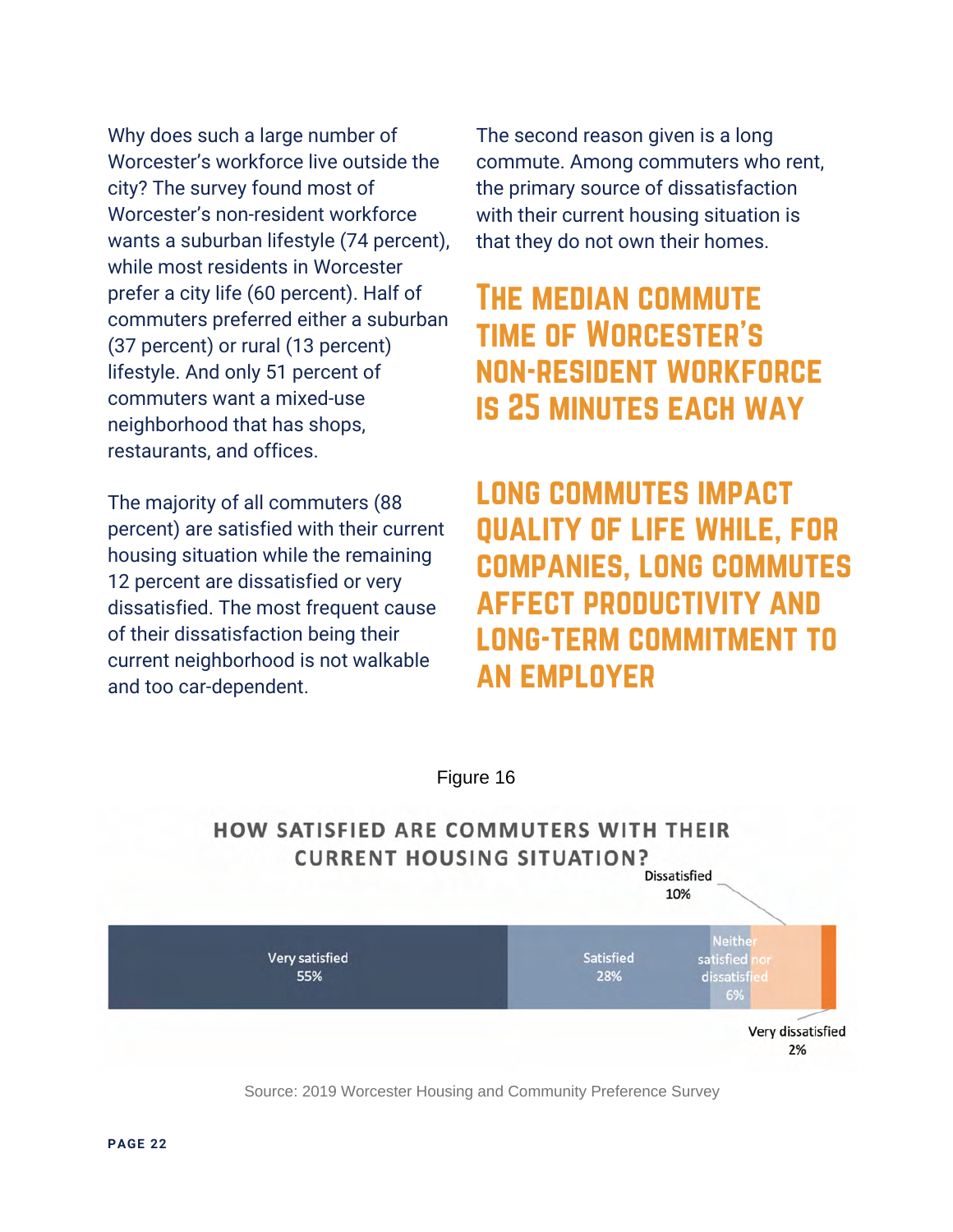The annual emissions from Worcester's workforce commuting into and out of the city is equivalent to about 300,000 round-trip flights across the country. There are over 118,000 people driving to work into and out of Worcester each day. A daily 25-minute each-way commute over a year is as environmentally damaging as flying across the country three times in a commercial airplane. Bringing employees closer to their work while creating accessible options for public transit, walking, or biking could help reduce the city's carbon footprint and traffic congestion.

When asked if they would consider moving to Worcester, 29 percent of nonresidents said yes, 31 percent said maybe, and the remaining preferred to remain where they were. Even if only a fraction of the commuting workforce moved, the proximity to their jobs would create both personal and communitywide benefits. A shorter commute would improve their standard of living and benefit their employers, while an increased local tax base would increase investments in local schools and the community. When done correctly, as discussed in conjunction with the best practices from Phase I, Worcester can grow without displacing people from their community.

There is an overlap among current residents and commuting workers in what types of amenities they want in their neighborhood. When considering moving to Worcester, commuters said it was "very important" certain neighborhood amenities were within walking distance of their homes: open spaces and parks (65 percent), grocery stores (55 percent), and a variety of restaurants (54 percent). Current Worcester residents expressed similar preferences, responding that the most desired neighborhood features were open spaces and parks (97 percent), grocery stores (94 percent) and good public schools (83 percent) all within walking distance of their homes. Safety is the most important concern for the non-resident workforce when deciding not to move to Worcester. Forty-five percent of commuting respondents who do not want to move to the city were concerned about safety in Worcester. The majority of both commuters and current Worcester residents said safety was the most important feature in choosing a neighborhood, with a greater share of the non-resident workforce (84 percent) citing it as extremely important than current Worcester residents (62 percent).

# A daily 25-minute eachway commute over a year is as environmentally damaging as flying across the country three times in a commercial airplane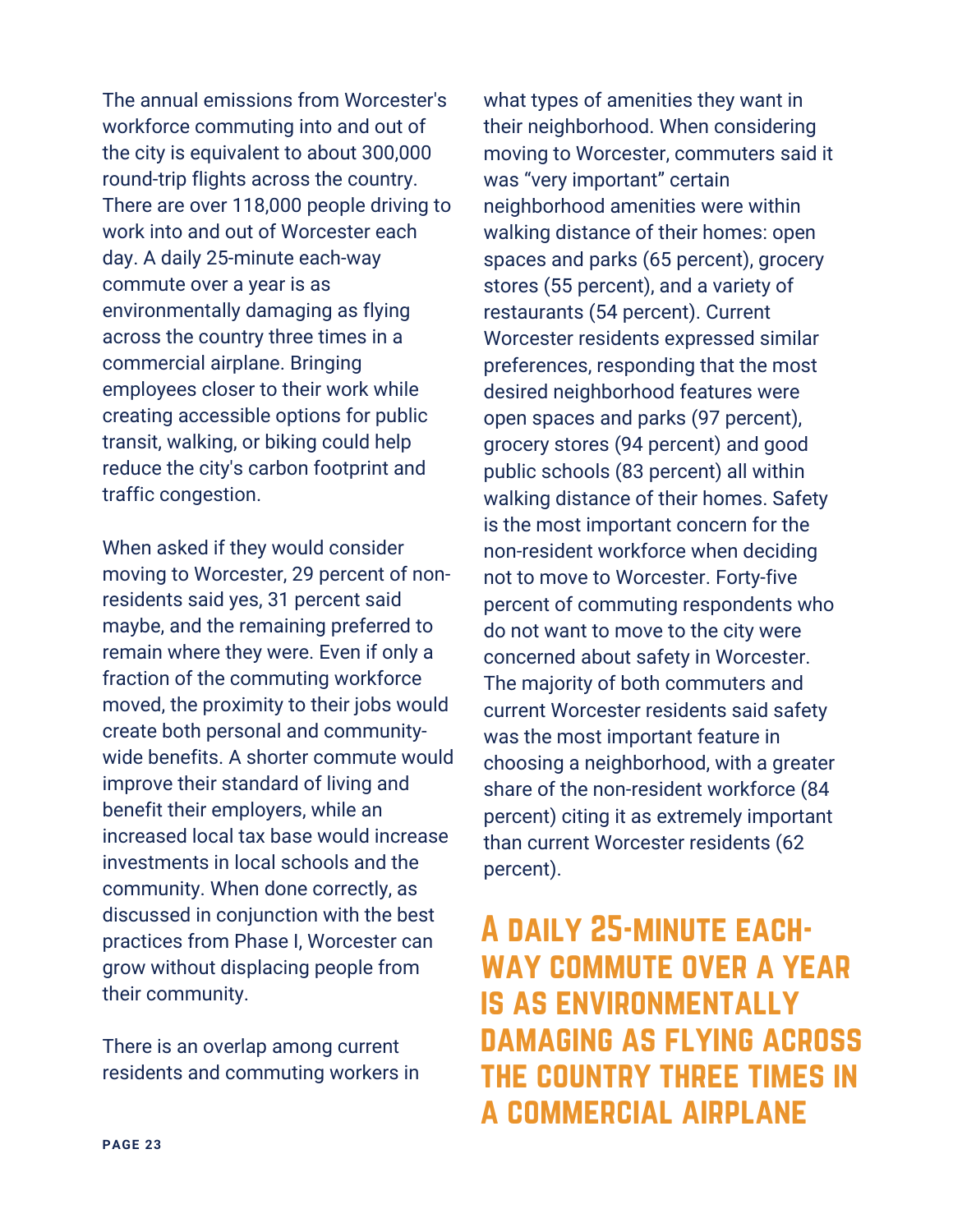As discussed in Phase I, Worcester is not without crime. However, it is safer now than any time in the past 30 years. To improve the perception of safety in Worcester, the city might consider a public information campaign about improving conditions, launching a program to bring awareness to residential property code enforcement, continuing investments in street maintenance, and promoting the type of placemaking efforts discussed later in this report.

Among those who would consider moving to Worcester, 25 percent would like to rent and 75 percent would prefer to own their homes. Home type preference varies among would-be renters. Fifty-two percent prefer an apartment, 14percent a single-family home, and 10 percent a townhouse. The most desired rental configuration is a two-bedroom, two-bathroom home, with two parking spaces. The second most popular is a one-bedroom, one-bathroom with one parking space. Non-residents were willing to pay a median \$1,500 for monthly rent, \$400 more than the \$1,100 of current renters. In moving to a mixedincome and inclusive Worcester, producing housing units and amenities at various price levels will be critical.

Among potential home buyers, 46 percent would like a single-family home, 28 percent a condo, 11 percent are

# to improve the perception of safety in Worcester, the city might consider a public information **CAMPAIGN**

unsure, and the remaining are interested in multi-family and townhouse units. Similar to renters, buyers want a two-bedroom, twobathroom home with two parking spaces. The second-most preferred configuration is three bedrooms, two bathrooms, and two parking spaces. The median price that potential nonresident home buyers are willing to pay is \$280,000. When presented with the trade-off between the price and amenities of housing unit types A and B, 67 percent of commuters preferred the higher-priced, higher-end Type B. This is in contrast to the preference of current Worcester residents, who wanted more basic Type A housing. The reasons are life stages among nonresidents whose median household income in this survey was \$104,000 compared to \$86,500 for Worcester residents. The surveyed non-resident workforce is also older, with a median age of 48 years, compared to Worcester's 43 years. Most of the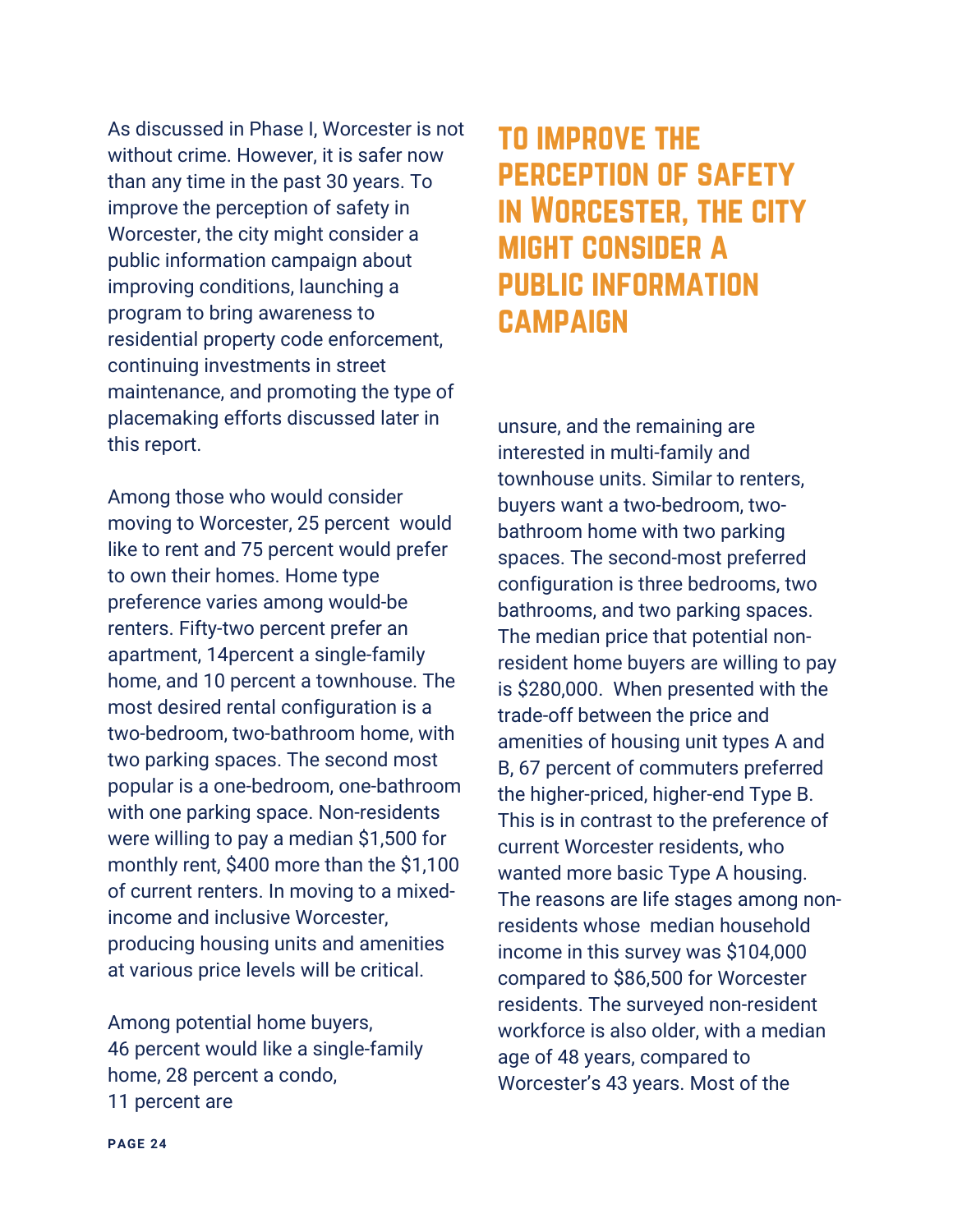commuting workforce is married (91 percent), compared to residents (77 percent), which can affect both housing preferences and finances. While 37 percent of non-residents have children, only 29 percent of Worcester residents do.

These survey results highlight a demand for both kinds of housing in Worcester. To progress to a vision of an inclusive community, Worcester's housing policies must offer a diverse level of prices and amenities. A Worcester for everyone means housing for everyone.

To progress to a vision of an inclusive community, Worcester's housing policies must offer a diverse level of prices and amenities

Compared to current Worcester renters, commuters are at a different life-stage: mostly married, with kids, earning more, and wanting higherend homes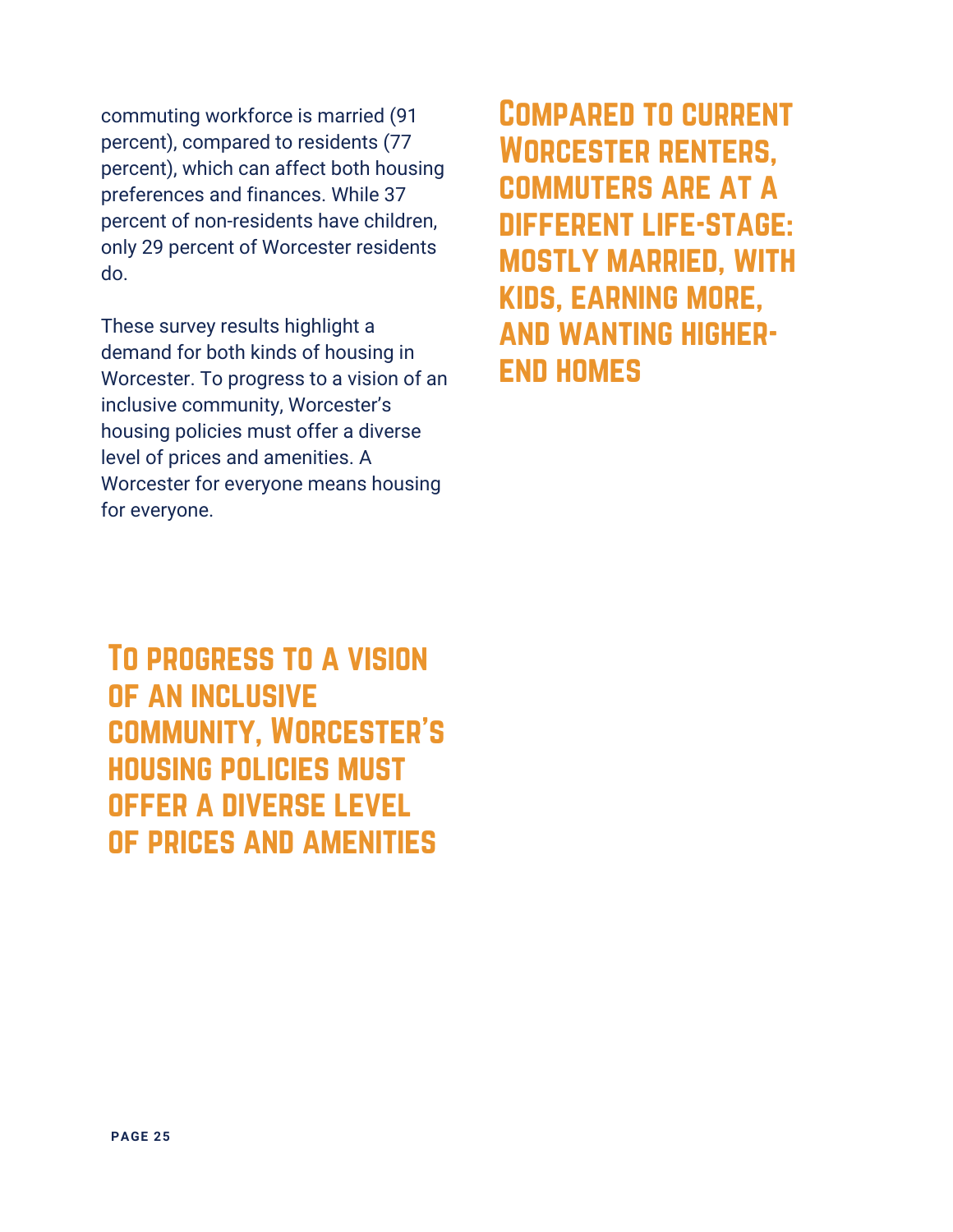### FINDING 4: EMPLOYEES ARE INTERESTED IN EMPLOYER-ASSISTED HOUSING PROGRAMS

Everyone who works in Worcester should have the option to live there. Only 46 percent of the city's population owns their own home, compared to national average of 65 percent and 66 percent in Massachusetts. Phase I discussed both the importance of homeownership and best practices to increase it, especially among Worcester's low-income residents. Best practices include adopting new home design and construction technology, strategic rehabilitation of vacant or abandoned homes, innovative financing programs, improved code enforcement, preventing foreclosures, and employerassisted housing programs.

The most stressful part of anyone's day is the commute. Seventy percent of employees in Worcester commute from outside the city. As Worcester's businesses grow, employees who live within the city add their earning into the local economy. This generates more local jobs, creating a virtuous economic cycle that benefits the entire community.

The Phase II survey asked Worcester employees about a potential employerassisted housing program.

In an EAH, a company helps employees buy or rent homes within an area or neighborhood close to their place of work.

Assistance may include:

- Homeownership education
- Credit repair
- Home maintenance grants
- Financial counseling
- Forgivable loans for the down payment and closing costs
- Rental assistance to qualified employees

These programs allow employees to secure housing near their workplace while helping reduce employee turnover, reward long-term commitment, improve community relations, and revitalize neighborhoods. EAH best practices, including examples from Worcester, are discussed in Phase I.

# Everyone who works in Worcester should have the option to live there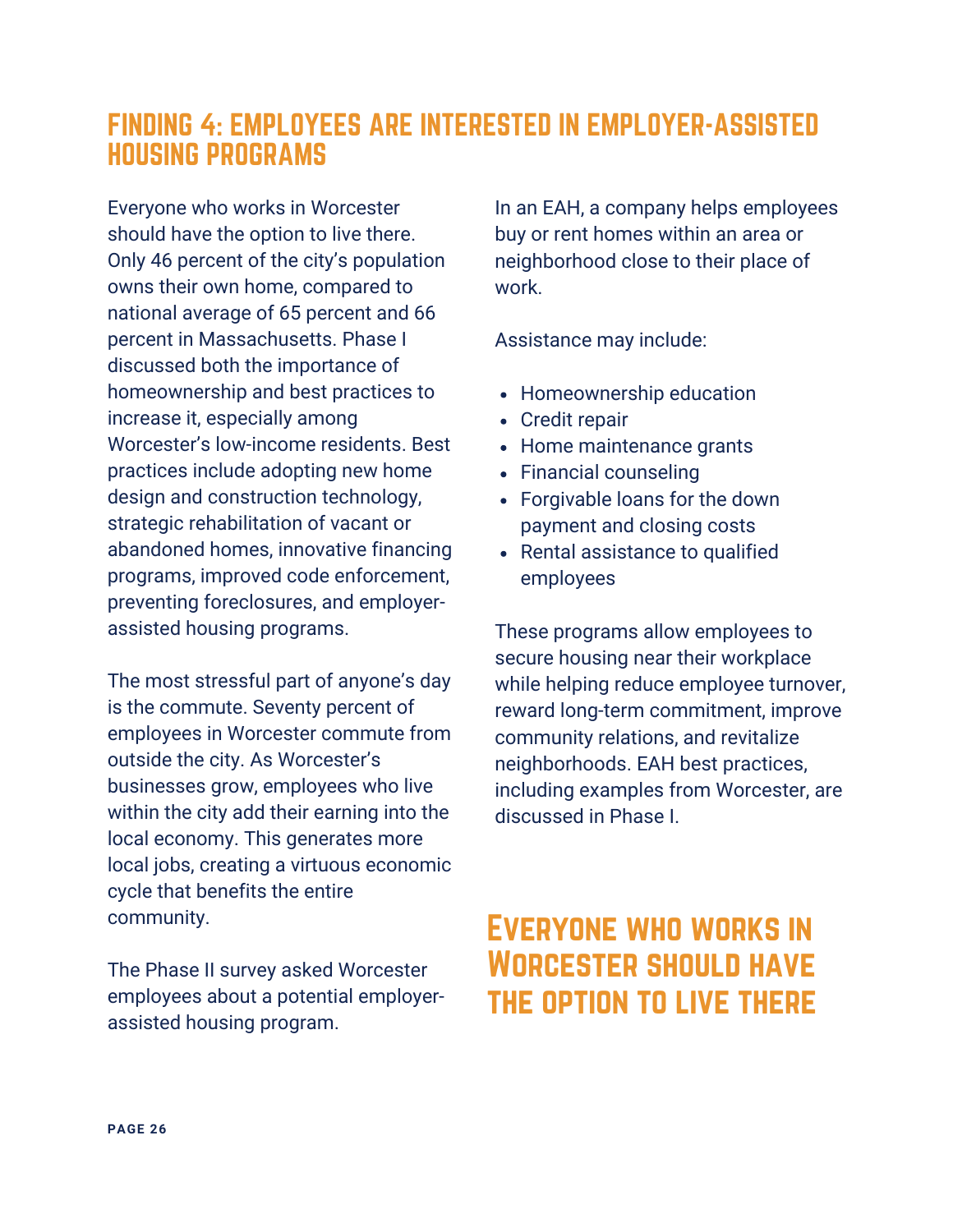As of 2017, U.S. Census Bureau ACS data estimates there are more than 93,000 renters in the City of Worcester representing 54 percent of the population. Providing renters the option to purchase homes helps create inclusive growth. For the most Americans, homeownership is often the only path toward long-term wealth creation that benefits multiple generations. According to the survey, there is broad interest in an EAH: 50 percent of the surveyed renters said such a program would encourage them to stay with their current employer, another 18 percent were unsure, 20 percent didn't know or said the question was unapplicable and 13 percent said it would not.

Forty-two percent of the commuting workforce would consider moving to Worcester and staying with their employer if offered an EAH program, with another 36 percent unsure. Only 14 percent of the non-resident workforce said they would not consider moving to Worcester, even if such a program were offered.

Employees who were not interested said they were already happy in their current home and community (16 percent), unsure of future plans (11 percent), were concerned about safety in Worcester (11 percent), concerns about quality of schools in Worcester (9 percent) or that they did not have enough information(9 percent). This survey only offers a general description of EAH opportunities. Were an employer to implement an actual program, additional information might change some reluctant employees' minds.

Figure 17

**WORCESTER RENTERS: DO YOU THINK AN EMPLOYER-**ASSISTED HOUSING PROGRAM WOULD ENCOURAGE YOU TO STAY WITH YOUR CURRENT WORCESTER-BASED EMPLOYER?

| <b>Yes, 50%</b> | No. 13% | Maybe, 18% | Don't Know/Not<br>Applicable, 20% |
|-----------------|---------|------------|-----------------------------------|
|                 |         |            |                                   |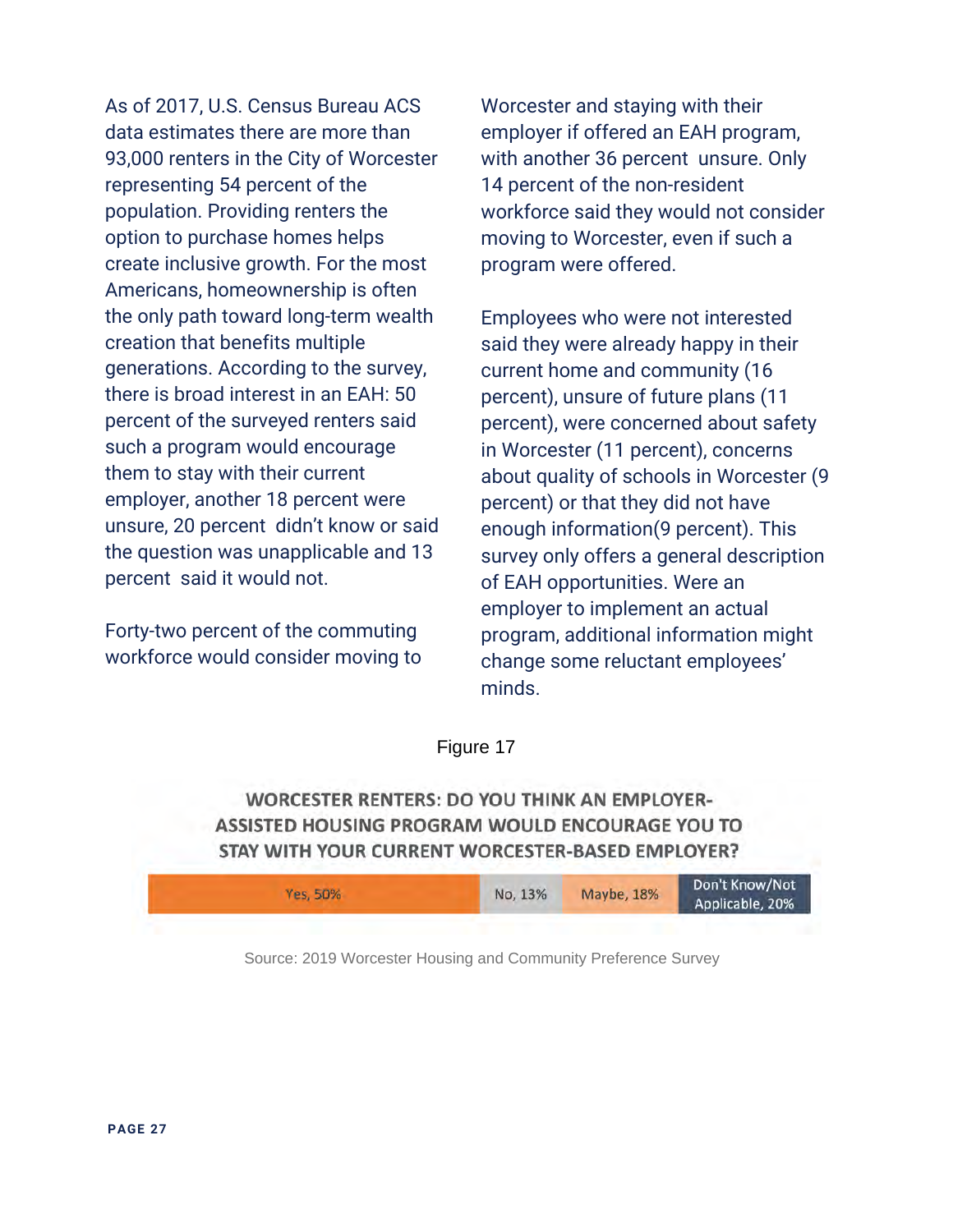#### COMMUTERS: WOULD YOU CONSIDER LIVING IN WORCESTER IF YOUR EMPLOYER OFFERED THIS KIND...



Source: 2019 Worcester Housing and Community Preference Survey

In their enlightened self-interest, companies such as AFLAC, CVS, Facebook and Harley-Davidson and educational institutions such as University of Chicago and Clark University, Worcester are investing in employee homeownership. These incentive programs increase staff satisfaction, while employers benefit from improved workforce stability, employee loyalty, and revitalization of nearby neighborhoods. By living closer to their job, employees enjoy reduced commute times and increased morale. Employer assistance to housing can come in many forms: homebuyer assistance, home maintenance grants, rental assistance, homeownership education and counseling, new construction in nearby neighborhoods, or the renovation of substandard homes adjacent to the employer's location. Massachusetts faces a severe housing shortage and spiraling home prices, and helping employees secure housing is a powerful tool for employers to attract and retain talent in a competitive labor market.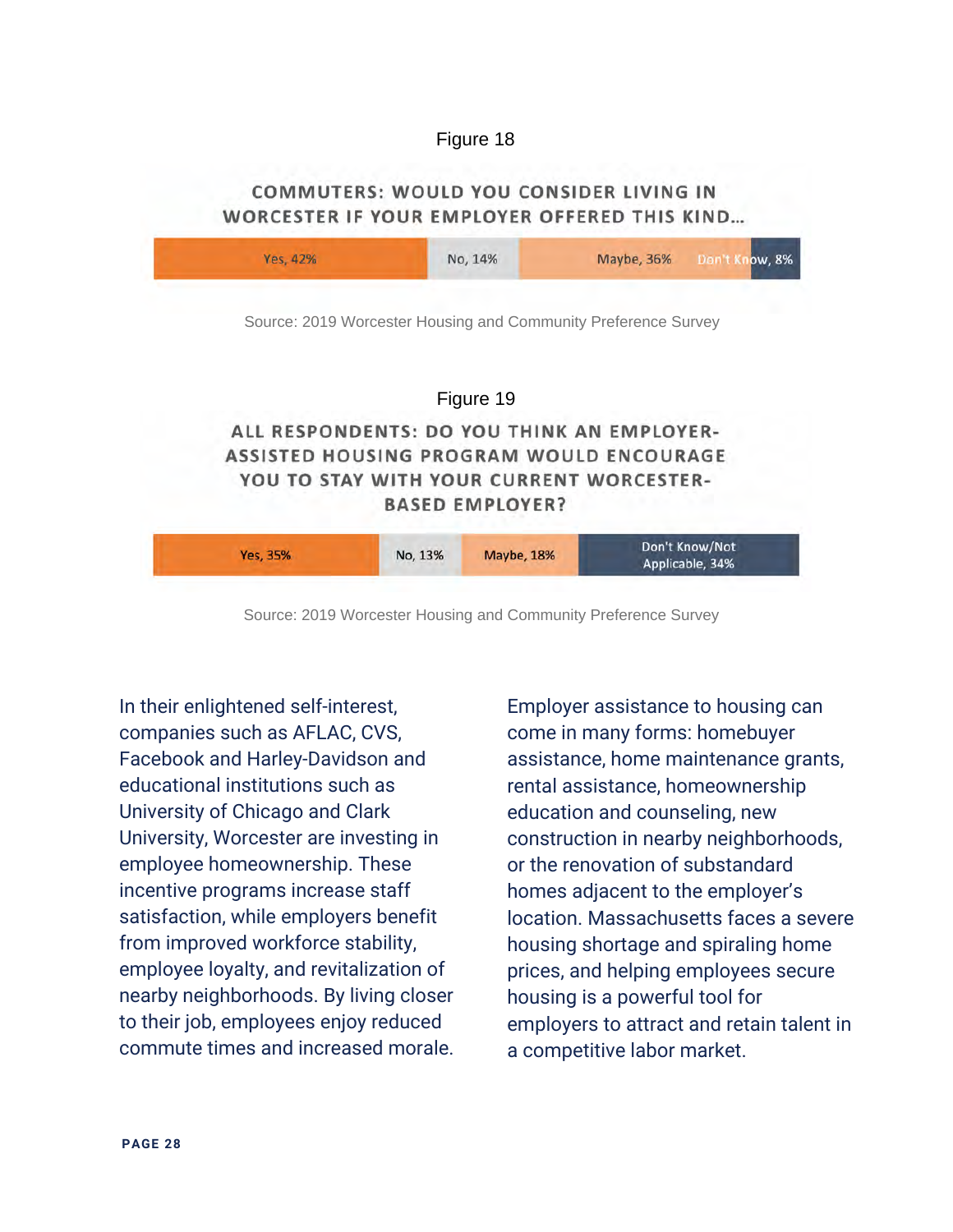### FINDING 5: WORCESTER WANTS A WELCOMING AND ATTRACTIVE DOWNTOWN WITH CULTURAL EVENTS AND EXPERIENCES

Although the population of Worcester's urban core has grown, the downtown has yet to regain its former vibrancy. With the ascent of suburban malls, and later, online shopping, people do not need to visit the downtown for their general retail needs. As they are no longer retail hubs, downtowns must become centers for the local experience economy. This means attracting people of all income groups and life stages to enjoy an 18-hour city by offering a mix of cultural activities, community events, unique retail, and interesting dining.

As part of a selection of best practices to revive Worcester's downtown, Phase I recommended placemaking ideas to make the area "everyone's neighborhood," regardless of where they work or live. To understand what regional residents want from their downtown experience, the Phase II survey asked respondents to choose what types of activities they would like to see. The data presented in this section will help the city, downtown Business Improvement District, local businesses, and cultural organizations to design and implement placemaking activities for a vibrant downtown.

The most popular downtown activity among all respondents was music and cultural festivals. Sixty-eight percent wanted festivals, followed by public concerts (59 percent), indoor public markets (50 percent), and food trucks in the town center (48 percent). Several of these activities could be implemented through a public-private partnership, where the city partners with local businesses or cultural organizations to stage an event.

# A vibrant 18-hour downtown must attract people from all income groups and life-stages by offering a mix of cultural activities, community events, unique retail, and interesting dining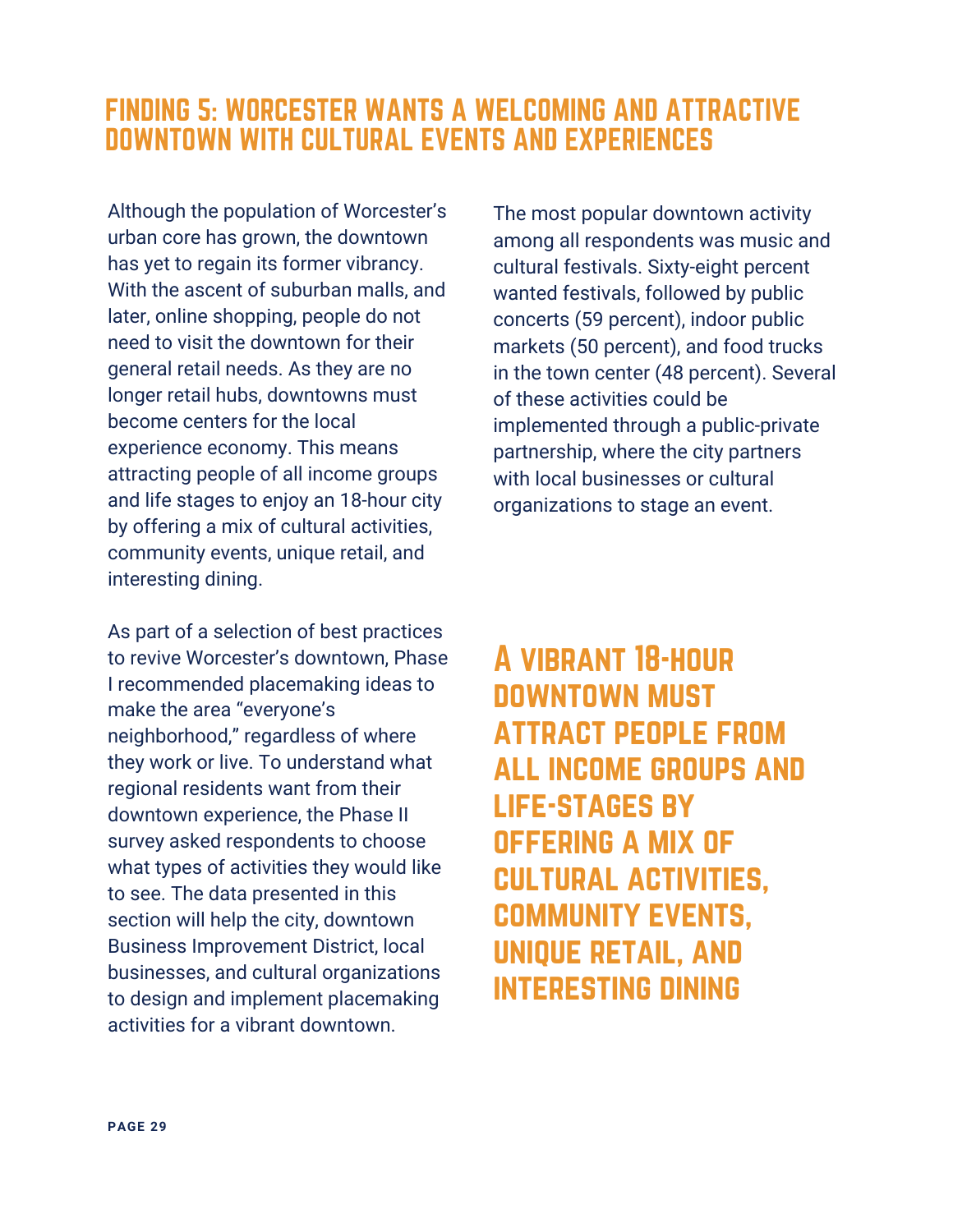

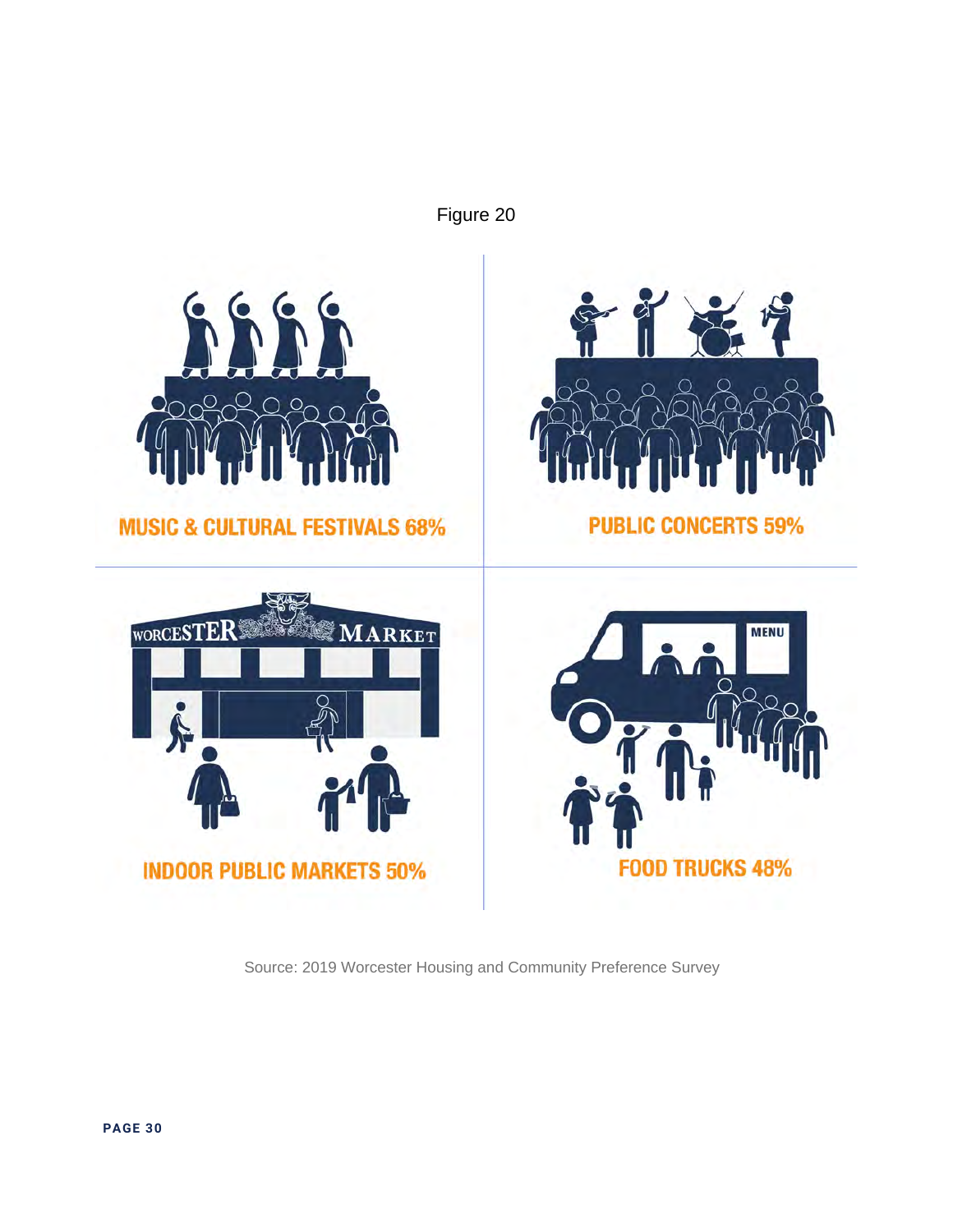As part of reviving the downtown, it is important to address elements that visitors might find unwelcoming. The Phase II survey, which queried both Worcester residents and those who live outside the city, found primary concerns were panhandling (67 percent), unattractive and dirty storefronts (57 percent), and littered sidewalks (51 percent). Additionally, 48 percent of respondents did not feel safe in the area after dark. This last issue is an especially important problem, as safety concerns impede the development of cultural events and nightlife required for an 18-hour city.

Revitalizing Worcester's downtown means creating a welcoming space that is "everyone's neighborhood." Ongoing efforts in placemaking by the City of Worcester and local businesses, such as downtown public concerts and food truck events, is a step in the right direction. Survey findings recommend continuing these placemaking best practices to ensure visitors feel safe and welcome.

panhandling, dirty storefronts, littered sidewalks, and night-time safety concerns deter downtown visitors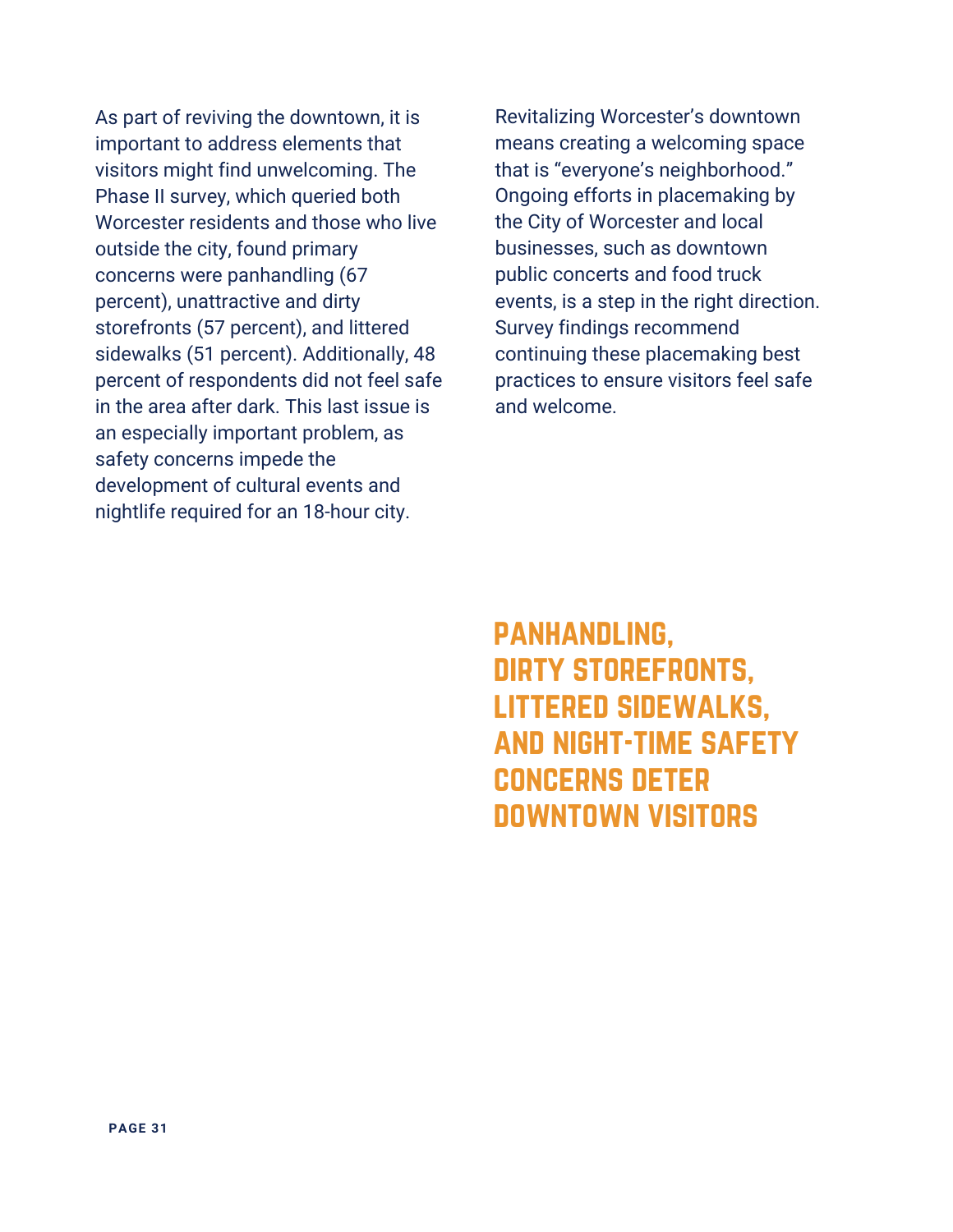

#### WHICH OF THE FOLLOWING EVENTS/ACTIVITIES WOULD YOU LIKE TO SEE IN DOWNTOWN **WORCESTER?**

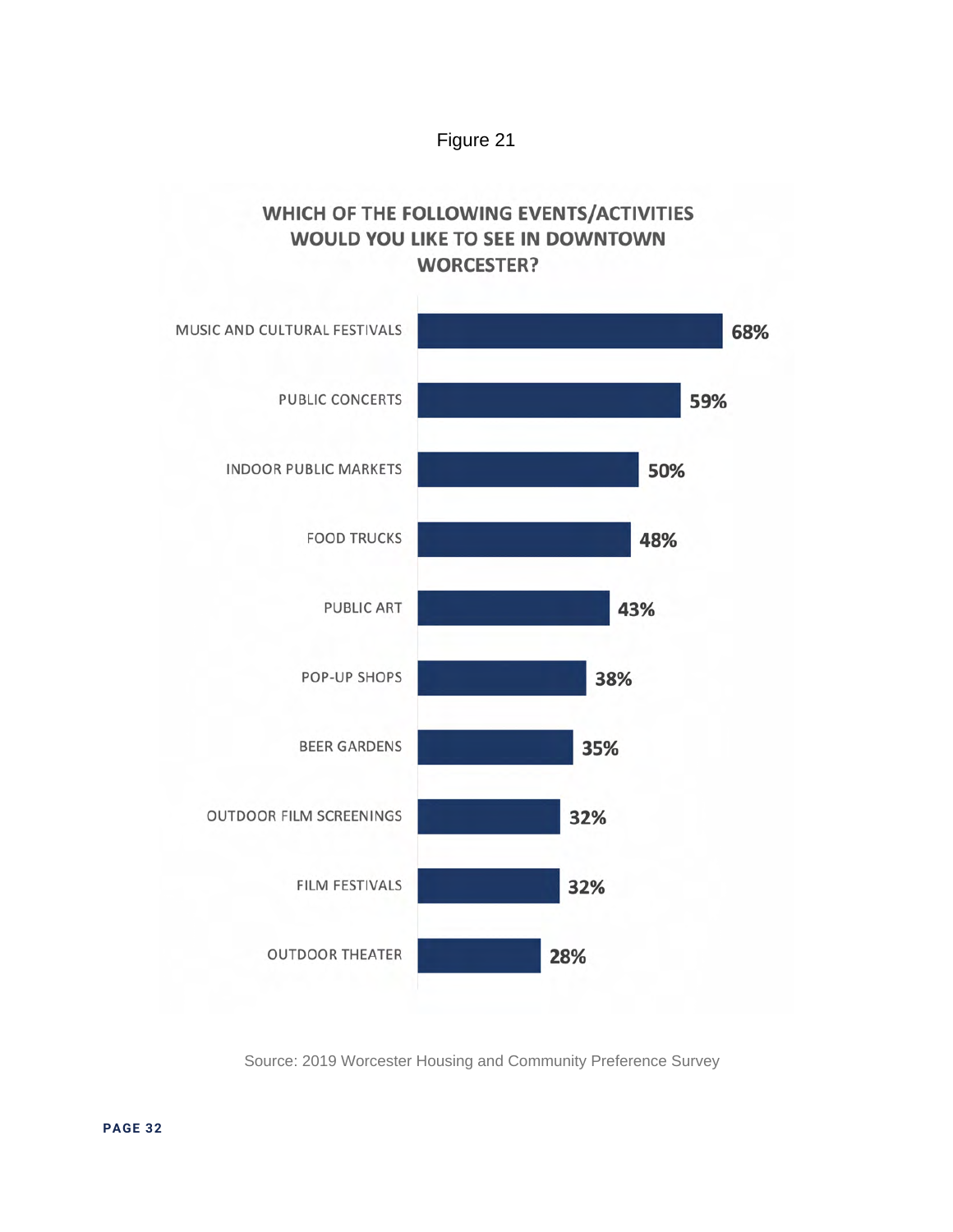### **CONCLUSION**

A state-wide housing shortage is slowing Massachusetts' economy. Homeownership creates a personal stake in a community and for most Americans, is the only path to build assets and escape persistent poverty. Government housing subsidies are vital to provide very low-income households with adequate housing, however, finite subsidies do not represent a scalable, long-term solution.

Fortunately, there is room for local action. The Worcester region has three tools to produce more homes for lowerand middle-income households: using best practices to finance home purchases for low-income homebuyers, adopting new technology to lower the cost of construction, and zoning reforms.

Improving accessibility to home financing is crucial. Methods to expand home ownership among lower-income residents include lease-to-purchase models, where first-time buyers slowly build home equity. Establishing a state level foreclosure prevention program, similar to Pennsylvania, that protects Massachusetts' residents who are unable to make their mortgage payments and are in danger of losing their homes due to circumstances beyond their control, such as job loss, reductions in pay, or a serious medical condition. Another is Employer-Assisted

Housing programs, where companies create employee loyalty and improve morale by helping employees purchase homes near their place of work.

Adopting modular building technology, where building components are produced remotely and assembled onlocation, can decrease construction costs significantly: reports from University of California, Berkeley, KPMG, and McKinsey & Company estimate up to 20 percent savings in construction costs alone by using this method. In addition, the above approach also saves up to 50 percent in production time leading to savings in project financing costs.

Worcester's housing preferences are for attainable, no-frills homes. Using offthe-shelf fixtures, and forgoing high-end finishes, can lower building costs by as much as \$25,000 per housing unit. As the median home value in Worcester is approximately \$250,000, these measures could represent an additional 10% savings on a new home. Additional savings are to be had from reducing minimum parking standards for both new development and rehabilitation of historic properties downtown. Building to local tastes and using modern technology offers innovative real estate developers a profitable business opportunity to increase Worcester's housing supply.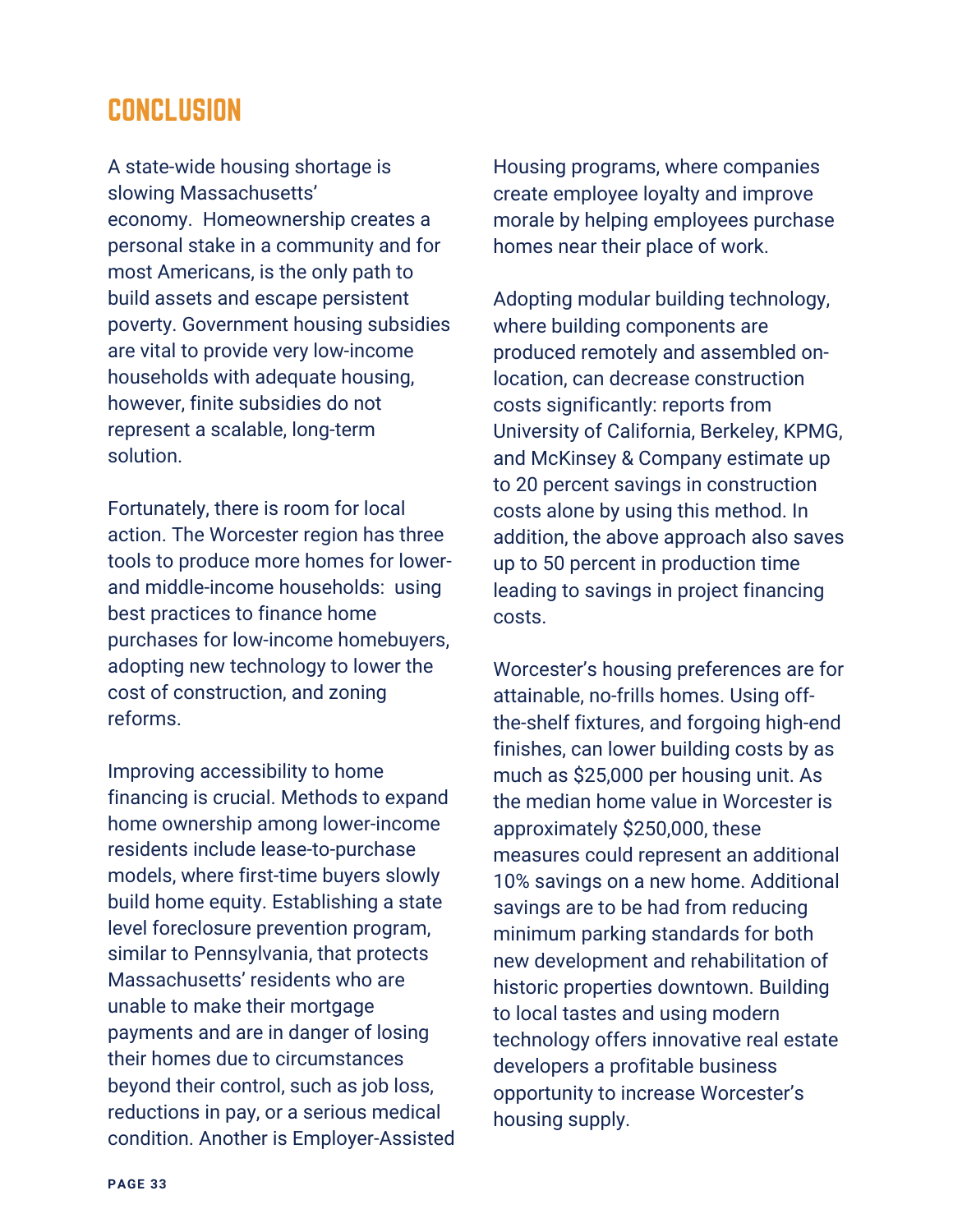Policy approaches to attainable homes include zoning reforms, targeted rehabilitation efforts, and providing cityowned land for construction of attainable housing. Modernizing and streamlining the zoning and permitting process saves money by reducing build time, further lower the final sale price of a home. Intelligently using property and parcel information maximizes the effect of redevelopment funds. Offering cityowned vacant and abandoned properties for development of attainable market-rate housing removes the taxpayer burden of maintaining empty lots, and increases surrounding property values.

The Phase II survey presents the concerns and preferences of Worcester employees and residents regarding housing and neighborhood amenities that innovative developers and policymakers can use to make wise decisions. Survey responses show clear support for smart growth in the form of mixed-use, mixed-income, and walkable neighborhoods.

The majority of Worcester residents prefer no-frills housing at an attainable market rate price to units with high-end amenities. Some commuters would consider moving to Worcester, but are hesitant due to concerns about neighborhood safety and availability of their preferred type of housing. Above all, a qualified workforce within Worcester is necessary for sustained economic growth. Increasing broadbased homeownership, improving walkability, and fostering a vibrant downtown benefits Worcester's residents, the city, and the private sector.

A multipronged approach is recommended to successfully address the housing challenge. It is necessary to expand beyond conventional practices to spark housing solutions that work for every life-stage. In applying the best practices highlighted in this study and by building to local tastes, Worcester can improve housing availability and security, especially for those currently priced out of homeownership. Policymakers can choose innovative methods to help residents of all income levels continue to call Worcester home.

# A Worcester for everyone means housing for everyone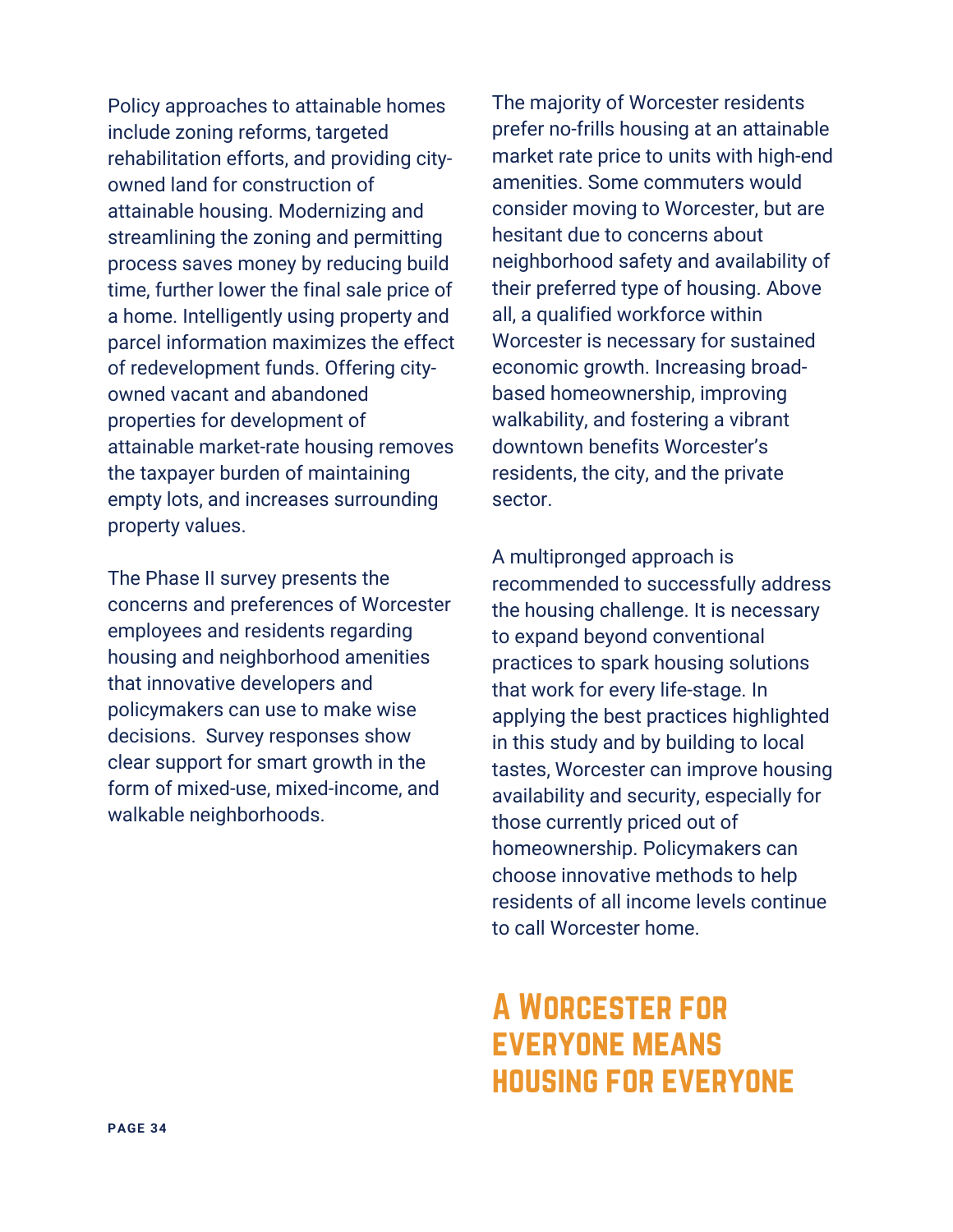# **METHODOLOGY**

Survey results are based on a custom and proprietary survey created by Smart Growth Economics, LLC. The survey was administered through the online platform SurveyMonkey.com with help from the Worcester Regional Chamber of Commerce. The breakdown of respondents is discussed at the beginning of this report. The results from this survey are presented in the context of publicly available U.S. Census Bureau data and Smart Growth Economics' meetings with Worcester-area stakeholder groups.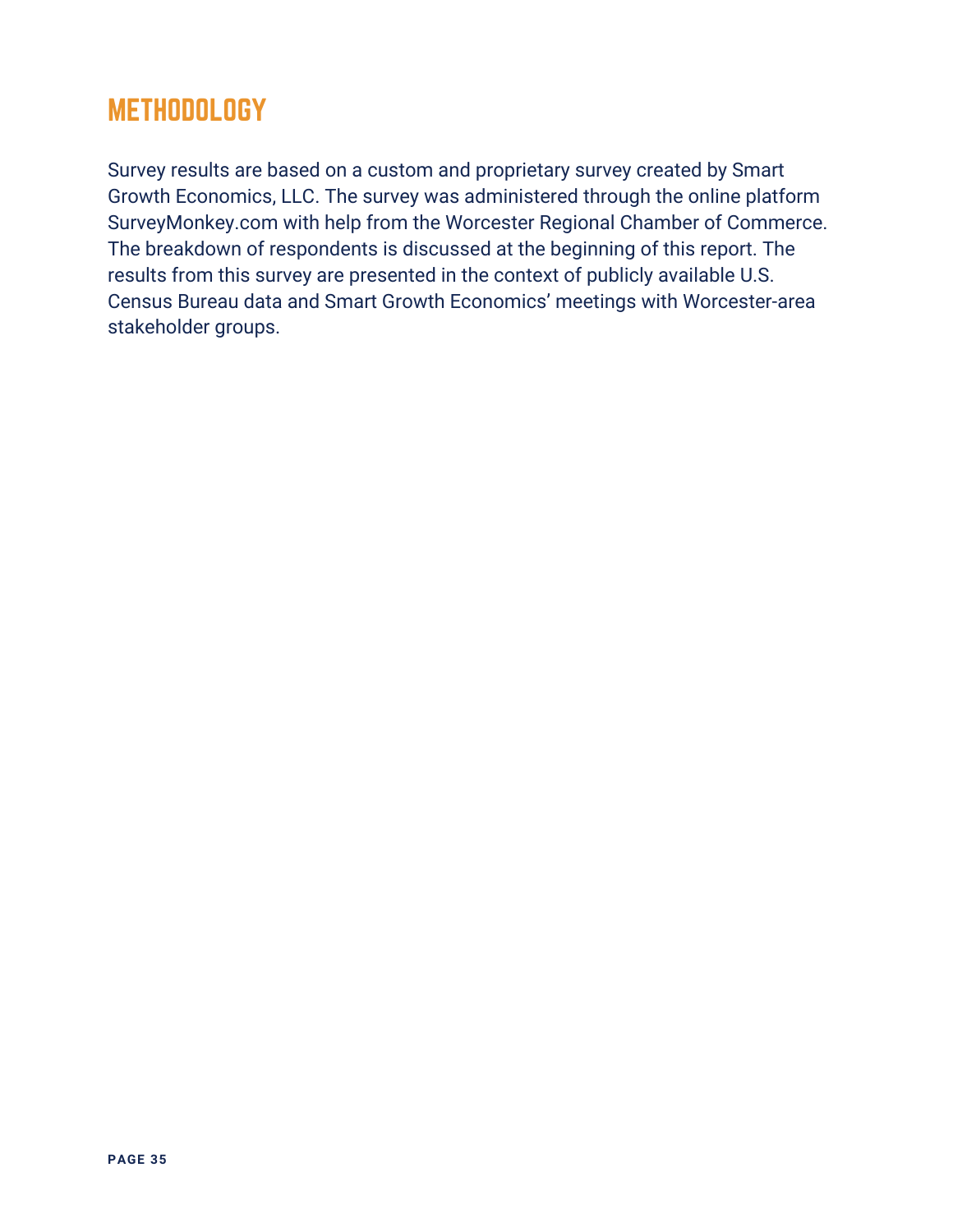# MAHESH RAMACHANDRAN, PH.D.

Co-Founder & CEO

mahesh@smartgrowtheconomics.com smartgrowtheconomics.com

### ASHLEY HOWARD, MA + MBA

Co-Founder & Information Designer

Our mission is to help you make choices for a socially, economically, and environmentally vibrant community.

We offer data-driven insights using an integrative approach to help you fully understand complex policy decisions. We then help you create innovative solutions for balanced, long-term growth in your community.





2019 Smart Growth Economics, LLC All rights reserved.